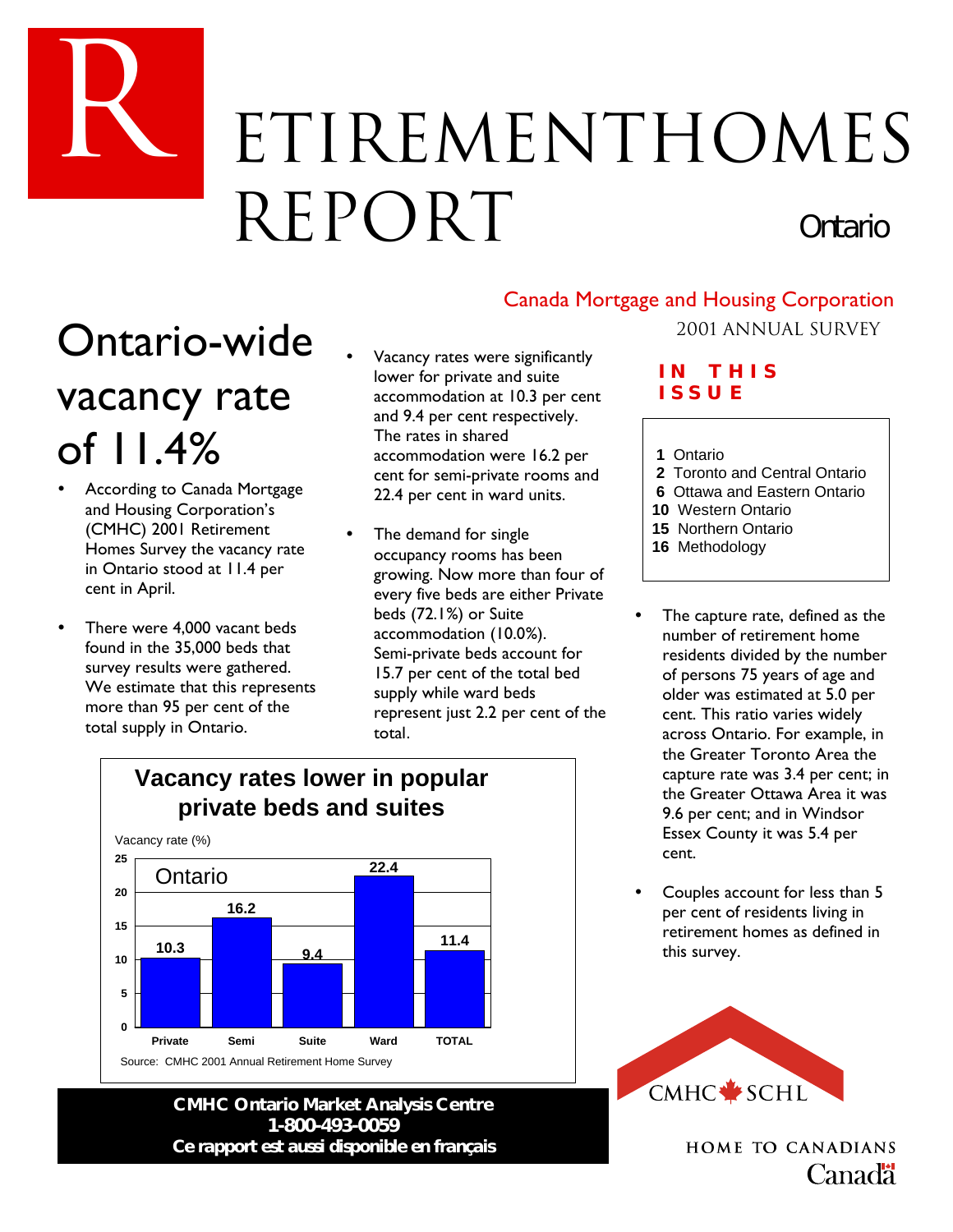# **Toronto and Central Ontario**

# *Vacancy rates rise across the City of Toronto*

- The vacancy rate in the City of Toronto increased to 10.5% in 2001 compared to 7.0% last year. In general, Toronto's retirement market is balanced. The increase in the vacancy rate can be partially explained by elevated vacancies in a few specific projects.
- Peel and Halton Regions, each with over 1,000 beds, both experienced tighter vacancy rates at 6.3 per cent and 8.7 per cent respectively.
- The Durham Region vacancy rate was noticeably higher at 18% compared with 10% in 2000. As noted below, Durham Region has experienced a surge of new supply recently.
- Greater volatility year over year in vacancy rates occurred in Counties with a small total of beds. However, Dufferin County increased significantly due to the addition of a new home to the survey representing 78 beds.
- The Retirement Home market in the Hamilton/Niagara regions remained stable with Hamilton/Wentworth increasing slightly to 11.5 from 9.0 per cent, while Niagara Region fell slightly from 9.0 per cent to 7.0 per cent.
- High vacancy rates in semiprivate and ward units in the City of Toronto are indicative of product in low demand rather than overall market weakness.
- The vacancy rate for suites increased to 11.7%, more than double last year's rate of 4.5 per cent, again largely due to project specific issues.



## *Wide range of per diems available*

- Because of the new additions to this year's survey, rent comparisons with last year's survey results may be unreliable. Rent trend analysis is further complicated by the frequent bedroom type conversions several operators undertake on an annual basis.
- The achievable per diem rent is greater within the City of Toronto and the surrounding 905 regions than in other parts of Toronto's territory. Higher fixed incomes, greater return on sold residential properties, and a supply of higher end product explain the distinction in rents.
- The City of Toronto stock of retirement homes runs the full spectrum of quality and price, for both private beds and suites. Location of homes within the City also determines achievable rents. For private beds, the elevated vacancy rate at the extremes of the price ranges indicates both weaker demand for lower quality accommodation and for higher priced product. The success of those private beds priced between \$80 and \$99 per day is demonstrated by both the number of beds in that particular price range and its low vacancy rate. It shows that beds at that price range offer the best combination of quality and price.
- Similar to Toronto, vacancies were more elevated in less expensive (<\$60) private beds for both Hamilton/Wentworth and Niagara Region.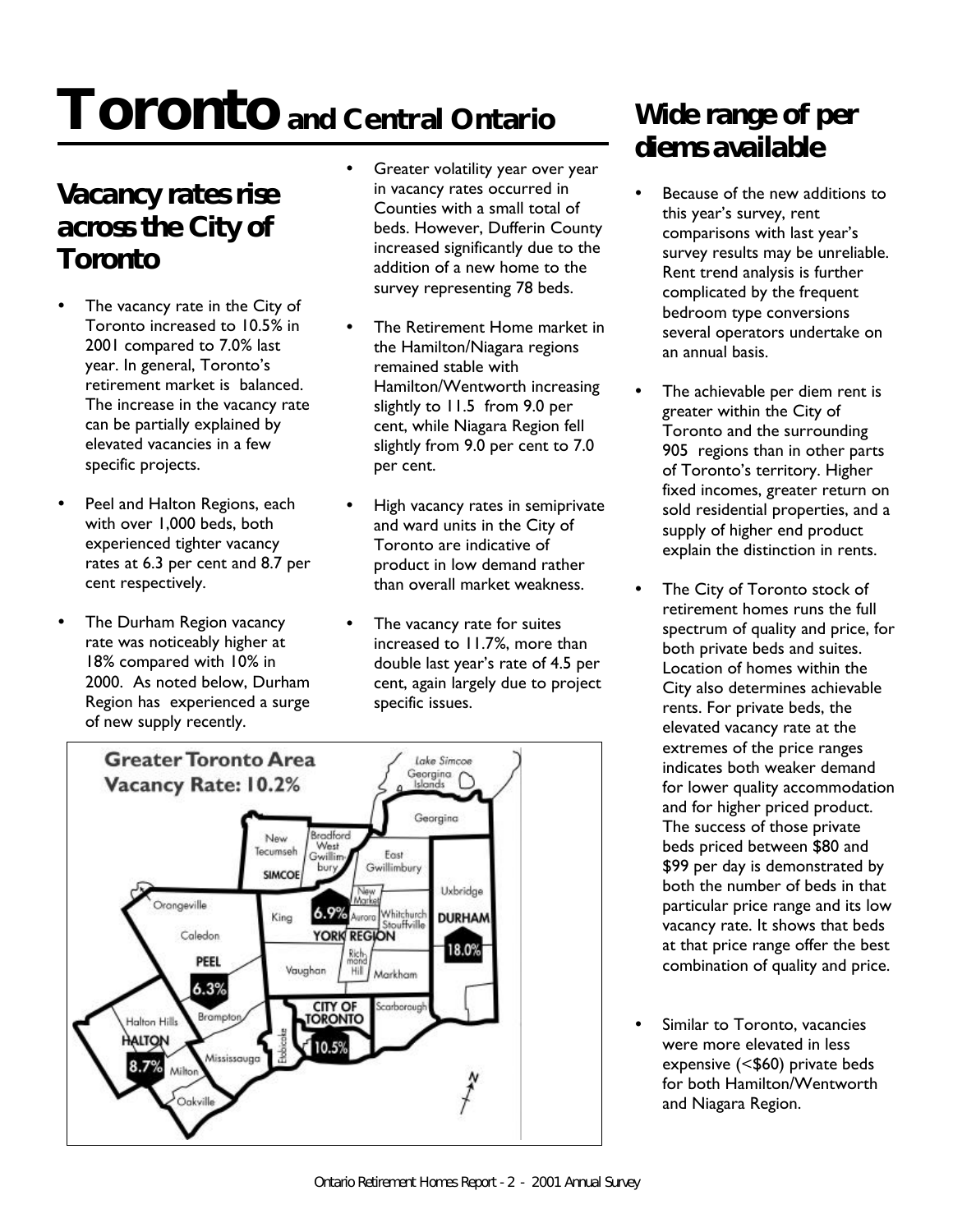- The price range for available suites within the City of Toronto is very large, displaying the range of product available and location of the product within the City. In the Greater Toronto Region, 49.4% of suites are priced below \$100 while 45.9% are priced above \$120. Certain large projects within the Old Toronto City offer suites at a price similar to private beds. At the high end, more expensive suites cater to high income seniors who naturally prefer the greater square footage.
- Within the Toronto region a high end market clearly does exist. The vacancy rate was elevated for higher priced suites in the \$120+ range however again this was at least partially due to project specific issues. High priced suite popularity can be shown by the existence, although small, of a very high-end (>\$150) luxury suite market

# *New homes increase supply available*

New supply has been added to this year's survey as a result of a more inclusive definition of what constitutes a retirement home. In addition, new construction of homes added 460 new beds to the supply. A list of these homes follows:

 *Etobicoke* Kingsway Retirement Residence

### *Durham Region*

 White Cliffe Terrace Residence The West Shore Village The Parkway Retirement Home

 *Dufferin County* Lord Dufferin Centre

Private rooms comprise a significant portion of all the retirement home beds. For example, nearly 70% of beds in the City of Toronto were private.

- In expensive, higher rent markets like Toronto, there is a greater percentage of suites. Suites comprise 20.2% of the City of Toronto retirement home market, compared to 11.1% in the outer regions of the GTA, and 5% for the remaining territories.
- The higher income levels of Toronto seniors suggest greater demand for these larger and pricier room types. This applies to new construction as well. Suites are much more likely to be marketed than privates in the City of Toronto.
- On a related point, there is greater percentage of semiprivate beds in areas outside of the GTA.

To succeed in today's market you need  **THE INFORMATION EDGE** CMHC is the source for expert analysis and comprehensive data on housing in your community **Local Reports** Rental Market Reports Housing Market Outlook Annual Housing Outlook Conferences Custom Data Runs and Special Tables

**Call 1-800-493-0059 today to find out how our information can help you stay one step ahead.**

## **Retirement Home Vacancy Rate Greater Toronto Area**

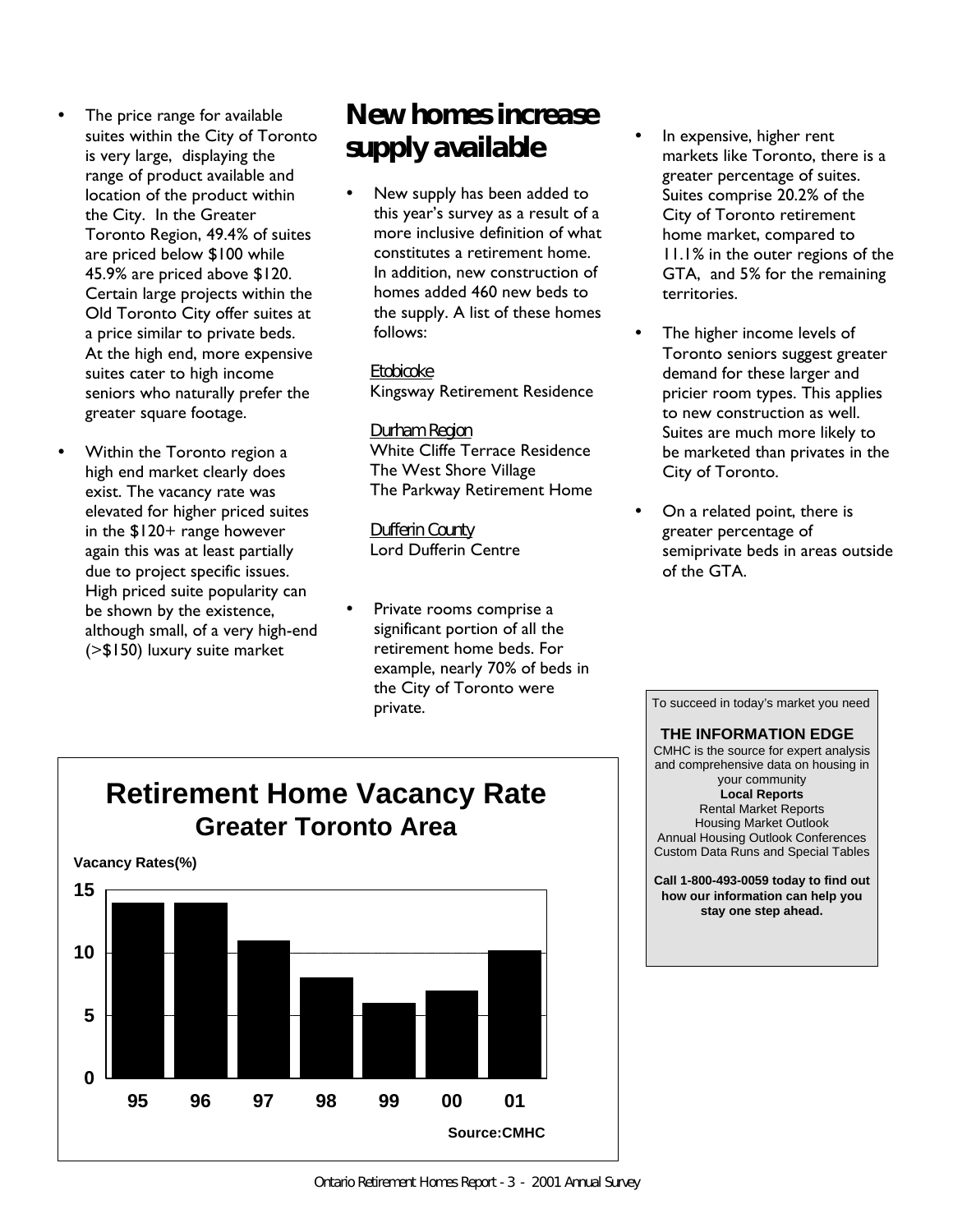### average PER DIEMS AND distribution for private rooms TORONTO AND TERRITORY

| TUKUNTU AND TEKKITUKY    |         |                  |       |                |        |       |       |         |                                    |             |
|--------------------------|---------|------------------|-------|----------------|--------|-------|-------|---------|------------------------------------|-------------|
|                          |         | <b>PER DIEMS</b> |       |                |        |       |       |         | <b>DISTRIBUTION (PRIVATE BEDS)</b> |             |
| <b>AREA</b>              | Private | Semi-priv        | Suite | Ward           | < \$60 | \$60- | \$80- | $$100-$ | $$120-$                            | > \$149     |
|                          | 2001    | 2001             | 2001  | 2001           |        | \$79  | \$99  | \$119   | \$149                              |             |
| <b>Toronto City</b>      | \$70    | \$45             | \$113 | \$25           | 51.9   | 17.7  | 10.8  | 16.2    | 2.4                                | 1.1         |
| Etobicoke                | \$83    | \$44             | \$133 | \$40           | 26.8   | 3.5   | 43.7  | 26.1    | 0.0                                | 0           |
| North York               | \$87    | \$60             | \$106 |                | 4.3    | 10.7  | 77.8  | 7.2     | 0.0                                | 0           |
| East York                | \$93    | \$53             | \$145 | \$43           | 0.0    | 3.7   | 88.0  | 8.3     | 0.0                                | 0           |
| <b>York City</b>         | \$59    | \$52             | \$95  | \$30           | 76.1   | 13.3  | 10.6  | 0.0     | 0.0                                | $\mathbf 0$ |
| Scarborough              | \$75    | \$50             | \$92  | \$39           | 9.9    | 59.4  | 25.6  | 4.2     | 0.5                                | 0.5         |
| <b>City Of Toronto</b>   | \$75    | \$53             | \$111 | \$34           | 32.3   | 20.8  | 35.4  | 10.0    | 1.0                                | 0.5         |
| Peel Region              | \$80    | \$56             | \$102 | \$41           | 20.9   | 18.3  | 52.8  | 8.0     | 0.0                                | $\mathbf 0$ |
| <b>Halton Region</b>     | \$80    | \$46             | \$117 |                | 17.6   | 32.2  | 40.6  | 5.6     | 4.0                                | 0           |
| Durham Region            | \$77    | \$50             | \$95  | \$38           | 7.6    | 66.5  | 20.9  | 4.6     | 0.5                                | 0           |
| <b>York Region</b>       | \$88    | \$51             | \$95  | \$39           | 10.7   | 46.2  | 24.8  | 0.3     | 12.1                               | 5.9         |
| <b>GTA</b>               | \$78    | \$53             | \$110 | \$37           | 24.9   | 28.3  | 35.9  | 7.9     | 2.1                                | 0.8         |
| <b>Toronto CMA</b>       | \$78    | \$53             | \$111 | \$37           | 25.9   | 26.2  | 36.4  | 7.9     | 2.8                                | 0.9         |
| Simcoe Cty               | \$65    | \$45             | \$113 | \$39           | 23.3   | 69.4  | 5.4   | 1.2     | 0.7                                | 0           |
| Muskoka District         | \$56    | \$43             |       |                | 100.0  | 0.0   | 0.0   | 0.0     | 0.0                                | $\mathbf 0$ |
| Victoria/Haliburton      | \$54    | \$46             |       |                | 100.0  | 0.0   | 0.0   | 0.0     | 0.0                                | 0           |
| Peterborough Cty         | \$66    | \$47             | \$100 | \$43           | 28.0   | 67.1  | 4.9   | 0.0     | 0.0                                | $\mathbf 0$ |
| Northumberland Cty       | \$60    | \$44             | \$80  | $\blacksquare$ | 42.7   | 57.3  | 0.0   | 0.0     | 0.0                                | 0           |
| Dufferin Cty             | \$76    | \$47             | \$112 |                | 22.1   | 35.4  | 38.9  | 3.5     | 0.0                                | 0           |
| <b>Brant Cty</b>         | \$63    | \$44             |       | \$35           | 28.8   | 71.2  | 0.0   | 0.0     | 0.0                                | 0           |
| <b>Haldimand Norfolk</b> | \$48    | \$44             | \$95  | \$33           | 84.5   | 15.5  | 0.0   | 0.0     | 0.0                                | $\mathbf 0$ |
| Hamilton/Wentworth       | \$68    | \$44             | \$111 | \$38           | 30.1   | 44.5  | 20.2  | 5.2     | 0.0                                | 0           |
| Niagara Region           | \$61    | \$44             | \$79  | \$35           | 50.2   | 40.7  | 3.6   | 4.5     | 0.9                                | $\mathbf 0$ |

| Other useful resources available from CMHC:                 |                 |
|-------------------------------------------------------------|-----------------|
| <b>Housing for Older Canadians</b>                          | Order $\#2184E$ |
| <b>Planning Housing and Support Services for Seniors</b>    | Order #2014E    |
| Housing Options for People with Dementia                    | Order $\#2214E$ |
| Housing for Elderly People: Design Guidelines               | Order #5075B    |
| Visit our website at www.cmhc.gc.ca or phone 1-800-668-2642 |                 |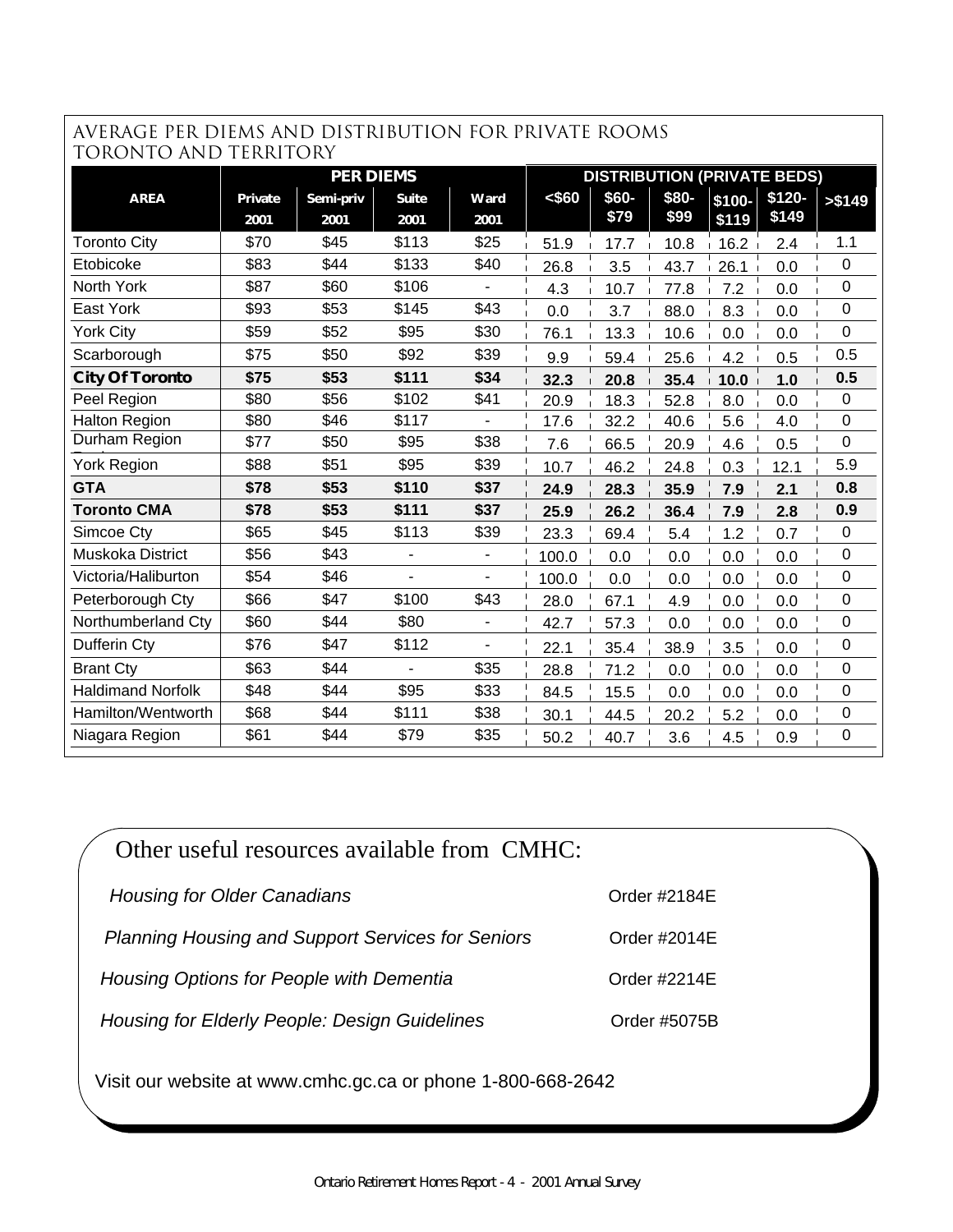### VACANCY RATES, SUPPLY AND CAPTURE RATES TORONTO AND TERRITORY

| TUKUNTU AND TEKKITUKI    |         |      |           |          |                          |                |                                 |           |              |      |                             |                |                  |                      |
|--------------------------|---------|------|-----------|----------|--------------------------|----------------|---------------------------------|-----------|--------------|------|-----------------------------|----------------|------------------|----------------------|
|                          |         |      |           |          | <b>VACANCY RATES(%)</b>  |                |                                 |           |              |      | <b>SUPPLY(BEDS BY TYPE)</b> |                |                  |                      |
| <b>AREA</b>              | Private |      | Semi-priv |          | <b>Suite</b>             |                | Ward                            |           | <b>TOTAL</b> |      | Private Semi-priv           | <b>Suite</b>   | Ward             | Capture<br>Rate 2001 |
|                          | 2000    | 2001 | 2000      | 2001     | 2000                     | 2001           | 2000                            | 2001 2000 | 2001         | 2001 | 2001                        | 2001           | 2001             |                      |
| <b>Toronto City</b>      |         | 10.9 |           | 11.9     |                          | 19.2           | 0.0                             | 7.0       | 13.1         | 1481 | 126                         | 609            | 15 <sub>1</sub>  | N/A                  |
| Etobicoke                |         | 8.7  |           | 37.5     |                          | 7.1            | 75.0                            | 14.0      | 16.0         | 149  | 40                          | 56             | 12 <sub>1</sub>  | N/A                  |
| North York               |         | 8.9  |           | 16.0     |                          | 1.1            |                                 | 8.0       | 8.4          | 779  | 238                         | 285            | $\overline{0}$   | N/A                  |
| East York                |         | 7.9  |           | 0.0      |                          |                | 0.0                             | 1.0       | 6.5          | 340  | 6                           | 58             | 9                | N/A                  |
| <b>York City</b>         |         | 4.3  |           | 9.1      |                          | 23.3           | 5.9                             | 1.0       | 6.3          | 446  | 66                          | 43             | 17'              | N/A                  |
| Scarborough              |         | 10.6 |           | 16.1     |                          | 0.0            | 15.4                            | 8.0       | 9.9          | 707  | 56                          | 91             | 13 <sup>1</sup>  | N/A                  |
| <b>City Of Toronto</b>   | 6.6     | 9.3  | 12.6      | 15.6     |                          | 4.5 11.7       | 9.4 18.2                        | 7.0       | 10.5         | 3902 | 532                         | 1142           | 66               | 3.4                  |
| Peel Region              | 6.9     |      | 7.2 12.4  | 4.4      | 3.4                      | 4.1            | 0.0<br>$\overline{\phantom{0}}$ | 8.0       | 6.3          | 899  | 206                         | 171            | 18 <sup>1</sup>  | 4.2                  |
| <b>Halton Region</b>     | 11.3    | 9.1  | 25.0      | 30.0     | 5.0                      | 5.6            |                                 | 10.0      | 8.7          | 837  | 10                          | 160            | $\overline{0}$   | 5.1                  |
| Durham Region            | 8.2     | 19.8 | 12.9      | 15.2     |                          | $-13.0$        | 9.8 11.9 10.0                   |           | 18.0         | 610  | 197                         | 69             | 42               | 3.8                  |
| <b>York Region</b>       | 2.7     | 4.4  | 5.1       | 3.6      |                          | 5.4 13.6       | 1.8 38.3                        | 3.0       | 6.9          | 611  | 84                          | 44             | 47               | 3                    |
| <b>GTA</b>               |         | 9.5  |           | 12.4     |                          | 10.4           | 20.2                            | 7.0       | 10.2         | 6859 | 1029                        | 1586           | 173              | 3.6                  |
| <b>Toronto CMA</b>       |         | 8.7  |           | 13.3     |                          | 11.8           | 21.0                            | 6.0       | 9.9          | 6314 | 960                         | 1507           | 143              | N/A                  |
| Simcoe Cty               | 11.2    | 7.7  | 14.6      | 21.2     |                          | 15.7 14.7      | 18.2 21.0 12.0                  |           | 11.2         | 1053 | 260                         | 34             | 100 <sub>1</sub> | 6.2                  |
| <b>Muskoka District</b>  | 25.1    | 11.8 | 5.3       | 2.0      |                          |                |                                 | $-23.0$   | 10.4         | 305  | 50                          | $\mathbf 0$    | $\mathbf{0}$     | 7.9                  |
| Victoria/Haliburton      | 1.4     | 0.0  | 0.0       | 1.2      |                          | $\overline{a}$ |                                 | 1.0       | 0.5          | 127  | 82                          | $\overline{0}$ | $\mathsf 0$      | 2.8                  |
| Peterborough Cty         | 10.9    | 8.8  | 17.1      | 18.8     | 2.9                      | 3.7            | $-16.710.0$                     |           | 8.4          | 522  | 16                          | 108            | 12 <sup>1</sup>  | 5.7                  |
| Northumberland Cty       | 8.1     |      | 11.2 55.0 | 7.5      | $\overline{\phantom{0}}$ | 0.0            | $\overline{\phantom{0}}$        | $-11.0$   | 10.0         | 260  | 40                          | 21             | $\mathbf{0}$     | 4.7                  |
| Dufferin Cty             | 5.8     | 21.2 | 1.9       | 9.5      |                          | $-47.1$        | $\blacksquare$                  | 3.0       | 22.5         | 118  | 84                          | 51             | 0 <sup>1</sup>   | 9.6                  |
| <b>Brant Cty</b>         | 4.1     | 5.4  |           | 9.2 13.6 |                          |                | 9.1<br>$\overline{\phantom{0}}$ | 6.0       | 7.2          | 500  | 132                         | $\overline{0}$ | 22 <sup>1</sup>  | 7.6                  |
| <b>Haldimand Norfolk</b> | 12.0    | 12.2 | ÷.        | 11.1     | L.                       | 0.0            | 0.0<br>$\overline{\phantom{0}}$ | 12.0      | 12.0         | 327  | 36                          | $\overline{2}$ | 3 <sup>1</sup>   | 4.9                  |
| Hamilton/Wentworth       | 10.6    | 8.4  | 18.1      | 17.5     |                          | 13.9 34.3      | $-22.7$                         | 9.0       | 11.5         | 1101 | 366                         | 35             | 44               | 4.3                  |
| Niagara Region           | 15.2    | 7.5  |           |          | 8.0 12.4 18.5            | 2.5            | 20.0                            | 9.0       | 7.8          | 1242 | 202                         | 122            | 15               | 4.7                  |
| $\boldsymbol{\mu}$       |         |      |           |          |                          |                |                                 |           |              |      |                             |                |                  |                      |

| VACANCY RATES BY     |             | REN <sup>®</sup>     |             | RANGE - TORONTO      |             |                         | TERRITORY   |                         |                          |                         |                |                      |
|----------------------|-------------|----------------------|-------------|----------------------|-------------|-------------------------|-------------|-------------------------|--------------------------|-------------------------|----------------|----------------------|
|                      |             | $<$ \$60             | $$60 - $79$ |                      |             | $$80 - $99$             |             | $$100 - $119$           |                          | $$120 - $149$           |                | $$150 +$             |
|                      | Vac<br>rate | <b>Supply</b><br>(%) | Vac<br>rate | <b>Supply</b><br>(%) | Vac<br>rate | <b>Supply</b><br>$(\%)$ | Vac<br>rate | <b>Supply</b><br>$(\%)$ | Vac<br>rate              | <b>Supply</b><br>$(\%)$ | Vac<br>rate    | <b>Supply</b><br>(%) |
| <b>PRIVATE ROOMS</b> |             |                      |             |                      |             |                         |             |                         |                          |                         |                |                      |
| City Of Toronto      | 12.4        | 32.3                 | 10.4        | 20.8                 | 7.6         | 35.4                    | 12.4        | 10.1                    | 0.0                      | 1.0                     | 0.0            | 0.5                  |
| Peel Region          | 8.5         | 21.0                 | 1.9         | 18.3                 | 4.3         | 52.8                    | 41.8        | 8.0                     | $\overline{\phantom{a}}$ | 0.0                     | $\blacksquare$ | 0.0                  |
| <b>Halton Region</b> | 23.6        | 17.6                 | 18.4        | 32.2                 | 2.8         | 40.6                    | 14.3        | 5.6                     | 0.0                      | 4.0                     | ٠              | 0.0                  |
| Durham Region        | 17.8        | 7.6                  | 18.5        | 66.5                 | 30.6        | 20.9                    | 0.0         | 4.6                     | 66.7                     | 0.5                     | ۰              | 0.0                  |
| <b>York Region</b>   | 4.8         | 10.7                 | $2.6\,$     | 46.2                 | 6.3         | 24.8                    | 0.0         | 0.3                     | 7.1                      | 12.1                    | 8.8            | 5.9                  |
| <b>Simcoe County</b> | 12.2        | 23.3                 | 7.0         | 69.4                 | 3.6         | 5.4                     | 0.0         | 1.2                     | 14.3                     | 0.7                     | ۰              | 0.0                  |
| Hamilton/Wentwort    | 11.2        | 30.1                 | 8.2         | 44.5                 | 5.1         | 20.2                    | 10.9        | 5.2                     | $\overline{\phantom{a}}$ | 0.0                     | $\blacksquare$ | 0.0                  |
| Niagara Region       | 10.4        | 50.2                 | 4.6         | 40.7                 | 12.2        | 3.6                     | 3.9         | 4.5                     | 50.0                     | 0.9                     | $\blacksquare$ | 0.0                  |
| <b>SUITES</b>        |             |                      |             |                      |             |                         |             |                         |                          |                         |                |                      |
| City Of Toronto      | 2.2         | 12.3                 | 10.1        | 13.2                 | 13.3        | 23.9                    | 1.9         | 4.7                     | 10.8                     | 31.9                    | 25.3           | 14.0                 |
|                      |             |                      |             |                      |             |                         |             |                         |                          |                         |                |                      |
|                      |             |                      |             |                      |             |                         |             |                         |                          |                         |                |                      |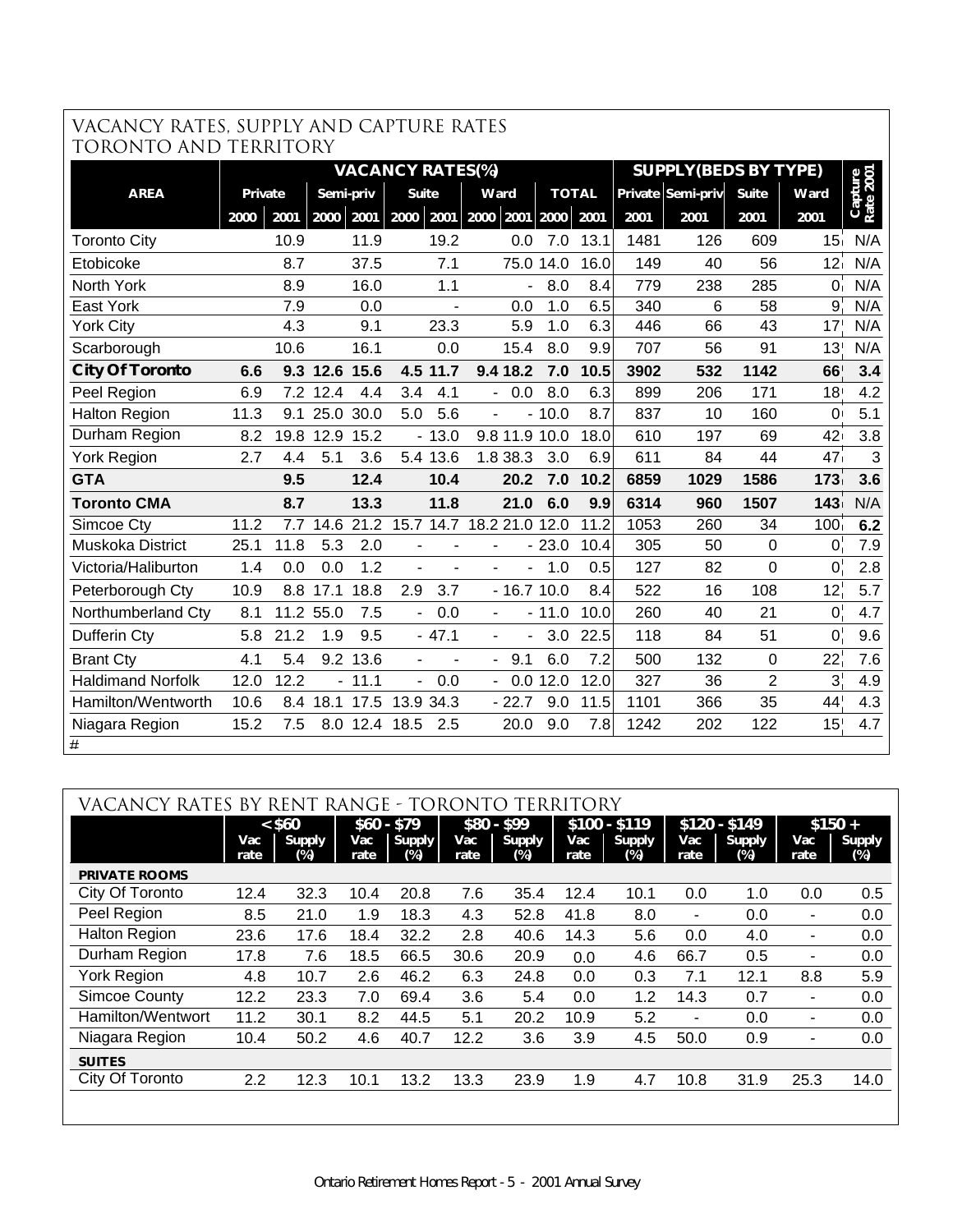# **Ottawa and Eastern Ontario**

# *Vacancy rate down, but market still oversupplied*

- The vacancy rate in private retirement homes across the Greater Ottawa Area has fallen to **12.2** per cent this year, from its peak of 16.0 per cent in 2000.
- With a balanced market generally considered to feature vacancy rates between 7 and 9 per cent, the latest figures show that the Ottawa market is still in a situation of oversupply.
- The construction activity that saw 1,200 new beds added to the market between late 1998 and early 2000 subsided somewhat, with no new openings during the one-year period leading up to our Spring 2001 Survey.
- This pause in construction has allowed all existing facilities to lease up, leading to the decline in the vacancy rate. But the market

will see six new facilities open over the next six to twelve months.

- The sharpest decline in vacancy rate occurred in the Central Zone, where it now stands at 10.0 per cent from a high of 18.9 per cent last year. However, three of the six new facilities slated to open in the coming months are in this Zone.
- The lowest vacancy rate again this year is found in the Inner West Zone, at 8.5 per cent — down from 12.6 per cent in 2000. The other three new facilities due to open soon are in this Zone.
- The Inner East Zone went from a 13.5 per cent vacancy rate last year, to 9.6 per cent, making it the only other zone with a rate under ten per cent.
- In the Outer East, the vacancy rate edged down from 16.8 to 15.7 per cent, thanks in part to a slight improvement in performance from semi-private units.
	- The vacancy rate in the Outer West budged downward ever so slightly, to 25.9 per cent from 26.4 last year. This zone is oversupplied in all types of units.

# *Core of market still has high vacancies*

- **Private** rooms, which make up 72 per cent of the units in the retirement homes market, still have a high vacancy rate at 11.8 per cent.
- The Inner East is the only zone exhibiting a balanced market for private rooms, with a vacancy rate of 8.1 per cent.
- The Central and Inner West zones have a similar vacancy rate of 10.5 and 10.2 per cent, respectively, for private rooms.
- While private rooms in the Outer East have a private room vacancy rate closer to the urban zones, at 12.8 per cent, in the Outer West the market is clearly oversupplied, as seen by a 21.4 per cent vacancy rate.
- The Inner West has 36.4 per cent of all private rooms in the Greater Ottawa Area, followed by the Central and Inner East zones, which each have an identical 18.9 per cent share of the total supply.
- ü **Suites**, which represent 12.9 per cent of the total supply, have experienced the greatest decline in overall vacancy rate, going from 12.6 per cent in 2000 to 4.4 per cent this year.
- The tightest markets for suites are found in the Inner East and Inner West zones. In the Inner East, the vacancy rate is zero on a total stock of 99 units. In the Inner West, the rate is 1.9 per cent on a much larger stock of 257 units.

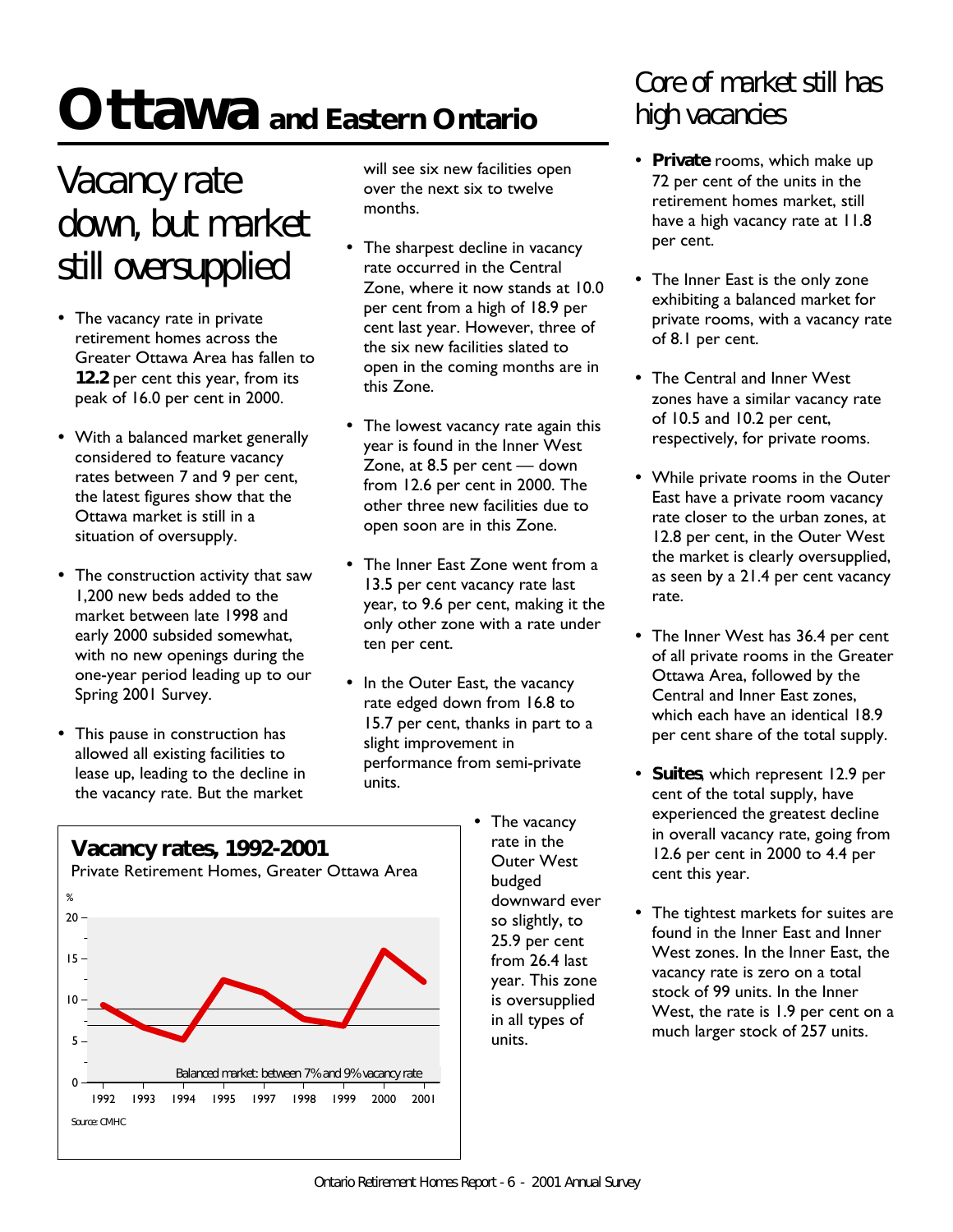- The largest stock of suites, 259, is in the Central zone. Suites in this zone have a 7.7 per cent vacancy rate, technically a balanced market but comparably high vis-à-vis the two inner zones.
- About 15 per cent of the suites in the Central zone, and one-third of the suites in the Inner West zone, are two-bedroom designs. All other suites are one-bedroom layouts.
- The Outer zones have very few suites; this format is not a significant factor in either of these markets.
- ü **Semi-private** rooms account for 14.6 per cent of the total retirement supply and have an overall vacancy rate of 21.5 per cent, up from 16.6 per cent last year.
- The number of semi-private units counted this year is higher than last year because some facilities have declared large blocks of unoccupied units as semi-privates.
- Again, the Inner West zone is the strongest market. Semi-privates in this zone have a very low 2.4 per cent vacancy rate. The next lowest rate is in the Central zone at 11.5 per cent.
- In the other three zones, semi-private units have vacancy rates of over 20 per cent.
- The total supply of **ward** accommodation measured by our survey fell significantly. On the resulting supply, the vacancy rate this year is zero.

### *Prices increase despite stiff competition*

- Average per diem rates in the core **private room** segment increased to \$74 this year, from \$64 last year and \$66 in 1999.
- The highest average per diem for private rooms was found in the Inner West zone at \$90, up significantly from \$73 last year.
- In the Central zone, the average per diem rate has risen to \$78 from \$71 in 2000, but still lags from the \$82 average achieved the year before.
- In the Inner East, the average private room rent has remained stable at \$64. It was at \$55 two years ago.
- Average per diem rates for private rooms have rebounded in the Outer West, from \$48 last year to \$64 in 2001. In the Outer East they rose from \$39 to \$43.
- **Average Suite prices have come** up for air after last year's fall. The overall rate for a suite across the Greater Ottawa Area now stands at \$106, just above the \$104 average of two years ago.
- The Central zone has the most expensive suites at \$136 per diem. Next comes the Inner East at \$112. The Inner West shows a weak average of \$83.
- Average suite prices in the Central zone may be pulled up by the presence of some very expensive suites. Fully 46 per cent of suites in this zone are priced at \$150 per diem or more.
- In the Inner West zone, 40 per cent of suites are priced under \$100 per diem, which weighs down the average suite rate in this zone.
- In the Inner East, 85 per cent of the suites rent in the range between \$100 and \$150 per diem.
- ü For **semi-private** rooms, the behaviour of prices seems to contradict the fact that this format has been falling out of favour over the past few years. Rather, it would seem to be tied to the geography of the market.

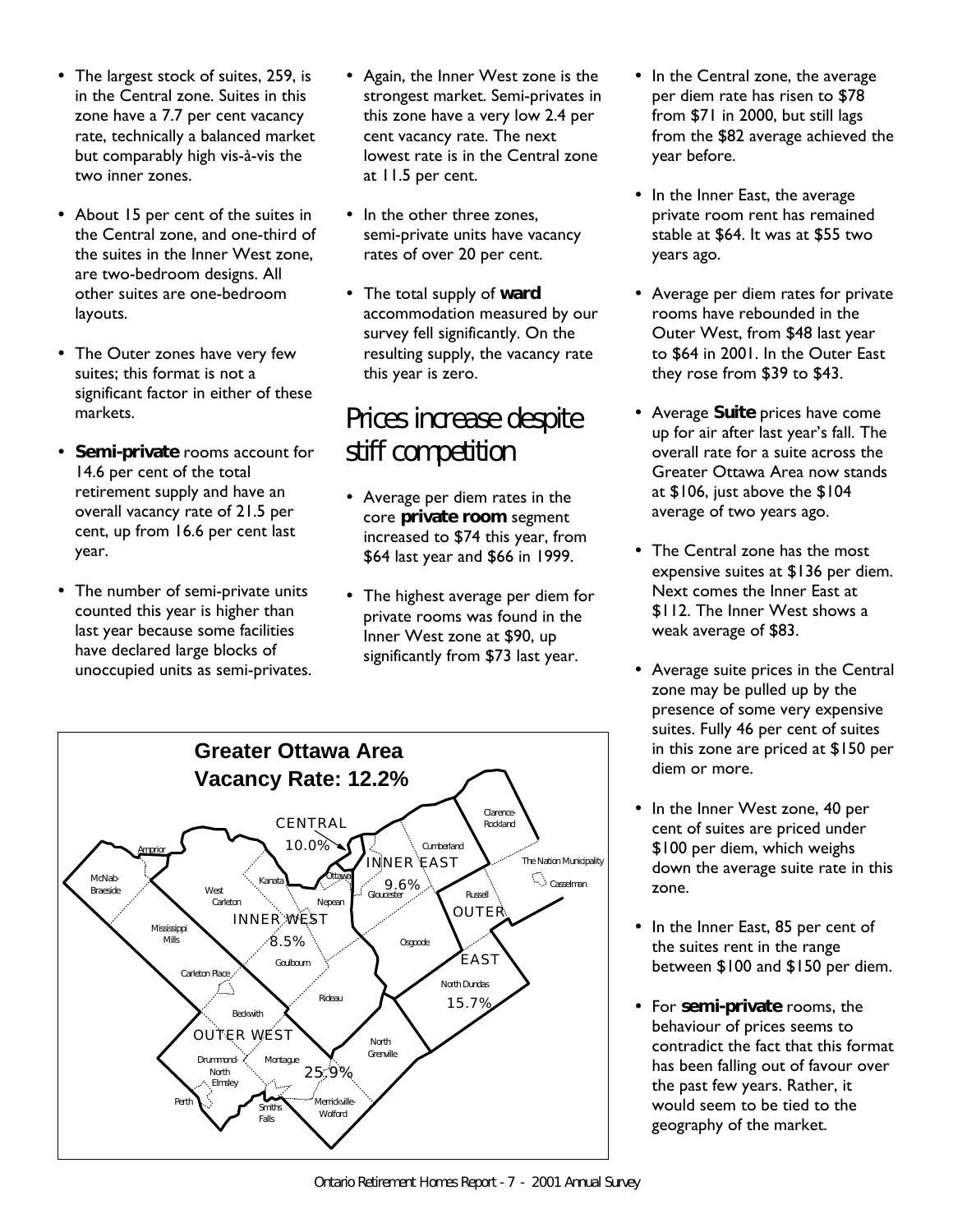- The priciest semi-privates are in the Inner West zone, at \$55. The supply of semi-private beds in this zone has shrunk by almost half since 2000. Such high prices may reflect the constrained supply as well as the popularity of this zone for retirement accommodation.
- In the Central zone, the supply of semi-privates has ballooned by 68 per cent, and the average price still managed to gain \$1 over last year.
- In the Inner East, the average semi-private daily rate has fallen to \$42 from \$45. The supply has increased in this zone as well, by 42 per cent.
- Price information is presented for non-subsidized beds only.

### *Vacancies by price range: high in core of market*

- ü Nearly 60 per cent of all **private rooms** in the Greater Ottawa Area are priced between \$60 and \$99 per day. One fifth of all private rooms falls in the \$80 - \$99 price bracket.
- The overall vacancy rate in the \$60 - \$79 bracket is 13.2 per cent; in the \$80- \$99 bracket it reaches 15 per cent. Even in the affordable Under-\$60 price range, the vacancy rate is 12.1 per cent.
- These statistics are clear indications of a persisting oversupply in the market. Of all private rooms, 85 per cent are priced under \$100 a day, and carry a vacancy rate of 13.3 per cent.
- For the 11 per cent of private rooms priced at \$100 and over per day, the vacancy rate is a

healthier 9.2 per cent, suggesting the presence of a small but successful niche market. Rooms in that price range are only found in the Central and Inner West zones.

- In the case of suites, just under half the total supply is priced over \$100 per day. In this segment, there seems to be a wide array of choices across all price points. Notably, almost 20 per cent of all suites are priced under \$60 a day, and surprisingly, most of those are in the Inner West.
- The highest vacancy rate for suites occurs in the \$80 - \$99 price range, at 16.2 per cent. Most of the suites in this price range are in the Central Zone.
- The more upmarket segments have very low vacancy rates.

## *Capture Rate: Slight increase, but new way of counting*

- The capture rate, based on the percentage of persons aged 75 and over who live in private retirement homes, rose by a fraction to 9.6 this year, from 9.2 last year.
- This survey featured a new and more rigorous method of counting the capture rate: couples were tallied in the occupancy, as opposed to just occupied beds.
- Couples were not found to be a major factor. In fact, they represent less than 6 per cent of all occupants.
- Couples are more prevalent in the Outer East and Central zones, but their presence is minimal in the Inner and Outer West zones.

• The capture rate has remained stable in the Inner East; it has increased in the Central zone (in part due to our accounting for couples) and the Outer West, but has fallen in the Inner West and Outer East.

### *Supply continues to fluctuate*

- Shifts in the types of rooms flow from market conditions and from the response rate. In 2001, with 74 of 80 facilities responding to our survey, we found the overall supply contracting by 3.2 per cent. This is likely a function of the general state of oversupply.
- The bulk of the contraction took place in the Inner West, which helps to explain the lower vacancy rate in that zone.
- Conversely, our survey sample found a much larger stock in the Central zone this year. The fact that the vacancy rate also fell in this zone is a sign of positive performance.
- The increase in the number of semi-private beds flows from the fact that some facilities have declared large blocks of vacant units as semi-privates.
- Fluctuations in ward accommodation can be traced to the removal of certain facilities from our sample due to a change in their vocation.
- Also this year, facilities that did not provide any nursing services were removed from the sample.
- To be included in the sample, a facility had to be operational for at least one year. In this survey, no facility was disqualified on the basis of this condition.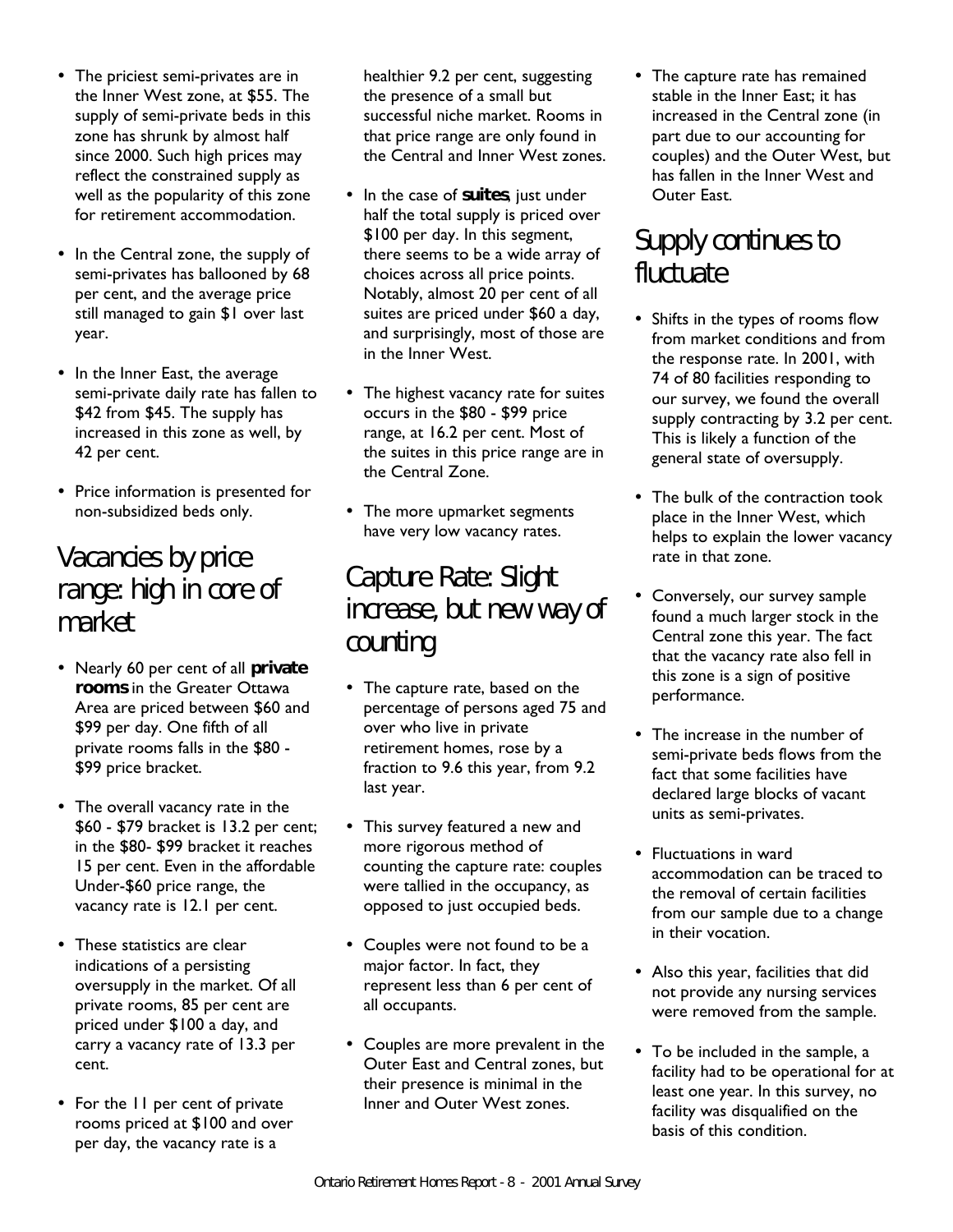| VACANCY RATES, PER DIEMS AND CAPTURE RATES |  |  |
|--------------------------------------------|--|--|
| OTTAWA AND EASTERN ONTARIO                 |  |  |

|                       | <b>VACANCY RATES</b> |          |      |              |          |              |       |                          |              |           | <b>PRICES</b> |      |                |              |                |       |                          |      |                      |
|-----------------------|----------------------|----------|------|--------------|----------|--------------|-------|--------------------------|--------------|-----------|---------------|------|----------------|--------------|----------------|-------|--------------------------|------|----------------------|
| ZONE /<br><b>AREA</b> | Private              |          |      | Semi-private |          | <b>Suite</b> |       | Ward                     | <b>TOTAL</b> |           | Private       |      |                | Semi-private |                | Suite | Ward                     |      | Capture<br>Rate 2001 |
|                       | 2000                 | 2001     | 2000 | 2001         | 2000     | 2001         | 2000  | 2001                     | 2000         | 2001      | 2000          | 2001 | 2000           | 2001         | 2000           | 2001  | 2000                     | 2001 |                      |
| <b>Greater Ottawa</b> | 16.5                 | 11.8     | 16.6 | 21.5         | 12.6     | 4.4          | 11.1  | 0.0                      | 16.0         | 12.2      | \$64          | \$74 | \$41           | \$44         | \$86           | \$106 | \$40                     | \$41 | 9.6                  |
| Central               | 20.7                 | 10.5     | 6.5  | 11.5         | 20.7     | 7.7          |       | 0.0                      | 18.9         | 10.0      | \$71          | \$78 | \$45           | \$46         | \$123          | \$136 |                          | \$41 | 6.4                  |
| Inner East            | 14.1                 | 8.1      | 14.5 | 27.8         | 4.3      | 0.0          |       |                          | 13.5         | 9.6       | \$64          | \$64 | \$45           | \$42         | \$64           | \$112 |                          |      | 11.7                 |
| Inner West            | 27.4                 | 10.2     | 8.3  | 2.4          | 9.4      | 1.9          | 7.6   | $\overline{\phantom{a}}$ | 12.6         | 8.5       | \$73          | \$90 | \$40           | \$55         | \$70           | \$83  | \$44                     |      | 9.9                  |
| Outer East            | 11.5                 | 12.8     | 27.4 | 21.9         |          | 0.0          | 25.0  |                          | 16.8         | 15.7      | \$39          | \$43 | \$35           | \$35         |                | \$41  | \$35                     |      | 19.7                 |
| Outer West            | 27.4                 | 21.4     | 22.5 | 46.5         |          | 25.0         | 11.1  |                          |              | 26.4 25.9 | \$48          | \$64 | \$45           | \$43         |                | \$92  | \$24                     |      | 8.0                  |
|                       |                      |          |      |              |          |              |       |                          |              |           |               |      |                |              |                |       |                          |      |                      |
| Kingston              | 7.6                  | 7.2      | 10.0 | 27.9         | 10.8     | 0.0          | 12.5  | 0.0                      | 9.1          | 8.4       | n.a.          | \$72 | n.a.           | \$48         | n.a.           | \$96  | n.a.                     | \$34 | n.a.                 |
|                       |                      |          |      |              |          |              |       |                          |              |           |               |      |                |              |                |       |                          |      |                      |
| Prescott-Russell      | 8.6                  | 9.1      | 22.8 | 15.9         | 0.0      | 0.0          | 12.5  | 70.4                     | 12.5         | 12.3      | \$40          | \$44 | \$35           | \$35         |                | \$46  | \$43                     | \$35 | 24.9                 |
| S. D. & G.            | 26.2                 | 16.5     | 3.3  | 18.4         | $15.2 -$ |              | 11.1  | 29.7                     | 23.0         | 17.8      | \$40          | \$53 | \$37           | \$36         | \$58           |       | n.a.                     | \$36 | 6.1                  |
| Leeds-Grenville       | 4.8                  | 16.7     | 35.3 | 10.1         |          | 33.3         | 20.7  | 37.9                     | 11.3         | 17.3      | \$67          | \$63 | \$34           | \$39         |                | \$113 | \$22                     | \$21 | 5.2                  |
| Lanark                | 38.2                 | 27.0     | 20.6 | 51.0         |          | 25.0         |       |                          | 35.0         | 32.2      | \$59          | \$68 | \$45           | \$43         |                | \$92  | $\overline{\phantom{a}}$ |      | 7.4                  |
| Renfrew               | 9.0                  | 14.0     | 25.0 | 21.2         |          | 2.3          | 50.0  | 75.0                     | 10.2         | 14.7      | \$49          | \$50 | \$26           | \$38         | $\blacksquare$ | \$67  | \$31                     | \$33 | 8.2                  |
| Lennox-Addg'tn        | 32.3                 | 20.4     | 4.0  | 47.1         | 12.5     | 4.8          | 20.0  | 0.0                      | 24.2         | 21.0      | \$58          | \$69 | \$30           | \$53         | \$55           | \$71  | \$34                     | \$34 | 8.8                  |
| <b>Prince Edward</b>  | 18.4                 | $15.1 -$ |      |              |          | 0.0          | 100.0 | $\sim$                   | 20.0         | 14.5      | \$44          | \$44 | $\blacksquare$ |              |                | \$57  | \$53                     |      | 2.2                  |
| Frontenac             | 6.8                  | 7.9      | 18.8 | 19.5         | 10.8     | 0.0          | 0.0   | 0.0                      | 9.4          | 8.5       | \$65          | \$65 | \$41           | \$45         | \$74           | \$96  | \$65                     | \$33 | 5.3                  |
| <b>Hastings</b>       | 15.3                 | 13.1     | 13.4 | 26.5         | 0.0      |              | 15.8  | 31.3                     | 15.0         | 16.2      | \$60          | \$60 | \$40           | \$36         | \$62           |       | \$32                     | \$33 | 4.7                  |

*Source: CMHC*

*NOTE: The Capture Rate is based on the number of seniors in private retirement homes divided by the population aged 75 and over.*

### vacancy rates by rent range - greater ottawa area

|                      | $<$ \$60<br><b>Vacancy</b> | Supply | $$60 - $79$<br>Vacancy   | <b>Supply</b> | $$80 - $99$<br>Vacancy   | <b>Supply</b> | $$100 - $119$<br>Vacancy Supply |        | $$120 - $149$<br>Vacancy Supply |     | $$150 +$<br>Vacancy Supply |          |
|----------------------|----------------------------|--------|--------------------------|---------------|--------------------------|---------------|---------------------------------|--------|---------------------------------|-----|----------------------------|----------|
|                      | rate                       | (%)    | rate                     | (%)           | rate                     | $(\%)$        | rate                            | $(\%)$ | rate                            | (%) | rate                       | $(\%)$   |
| <b>PRIVATE ROOMS</b> |                            |        |                          |               |                          |               |                                 |        |                                 |     |                            |          |
| Central              | ۱.9                        | 18     | 11.9                     | 42            | 34.2                     | 19            | 8. I                            | 20     | 0                               |     | ۰                          | 0        |
| Inner East           | 9.3                        | 35     | 8.0                      | 65            |                          | 0             |                                 | 0      |                                 |     |                            |          |
| Inner West           | 0.0                        |        | 8.5                      | 35            | 11.5                     | 34            | 4.8                             | 22     | 32                              | 8   |                            | 0        |
| Outer East           | 16.7                       | 100    | $\overline{\phantom{a}}$ | 0             | $\overline{\phantom{a}}$ | 0             | -                               | 0      | $\overline{\phantom{a}}$        | 0   |                            | 0        |
| Outer West           | 14.2                       | 40     | 30.7                     | 52            | 0                        | 8             | -                               | 0      |                                 | 0   | $\overline{\phantom{a}}$   | 0        |
| <b>OVERALL</b>       | 12.1                       | 26     | 13.2                     | 41            | 15.0                     | 18            | 4.0                             | 12     | 29.5                            | 3   |                            | 0        |
| <b>SUITES</b>        |                            |        |                          |               |                          |               |                                 |        |                                 |     |                            |          |
| Central              | ٠                          | O      | $\overline{\phantom{a}}$ | N             | 18.9                     | 37            |                                 | 0      | 3.0                             | 17  | 2.2                        | 46       |
| Inner East           | ٠                          |        |                          | N             | 0                        | 15            |                                 | 47     | 0                               | 38  |                            | 0        |
| Inner West           | 0                          | 39     | 2.3                      | 33            | 18.8                     | 6             | 0                               | C      | 0                               | 18  | 0                          | っ        |
| Outer East           | $\mathbf 0$                | 100    | $\overline{\phantom{a}}$ | 0             | $\overline{\phantom{a}}$ | 0             |                                 | 0      |                                 | 0   | -                          | $\Omega$ |
| Outer West           | 50.0                       | 33     | $\overline{\phantom{a}}$ | 0             |                          | 0             | 12.5                            | 67     |                                 | 0   |                            | $\Omega$ |
| <b>OVERALL</b>       | 1.8                        | 20     | 2.3                      | 15            | 16.2                     | 18            | 1.7                             | 10     | 0.9                             | 21  | 2.1                        | 16       |

*Source: CMHC*

### SUPPLY SUMMARY (NUMBER OF UNITS)

|                   | <b>PRIVATE</b> |       | <b>SEMI-PRIVATE</b> |      |      | <b>SUITE</b> |      | <b>WARD</b> | <b>TOTAL</b> |       |  |
|-------------------|----------------|-------|---------------------|------|------|--------------|------|-------------|--------------|-------|--|
|                   | 2000           | 2001  | 2000                | 2001 | 2000 | 2001         | 2000 | 2001        | 2000         | 2001  |  |
| Central           | 690            | 678   | 124                 | 208  | 174  | 259          |      | ο           | 988          | 1,154 |  |
| Inner East        | 782            | 675   | 76                  | 108  | 46   | 99           |      |             | 904          | 882   |  |
| Inner West        | .430           | 1.302 | 156                 | 82   | 330  | 257          | 79   |             | .995         | 1,641 |  |
| Outer East        | 445            | 405   | 208                 | 210  | 0    |              | 20   |             | 673          | 623   |  |
| <b>Outer West</b> | 453            | 515   | 80                  | 114  | 0    | 12           |      |             | 542          | 641   |  |
| TOTAL             | 3,800          | 3,575 | 644                 | 722  | 550  | 635          | 108  | a           | 5,102        | 4,941 |  |

*Source: CMHC*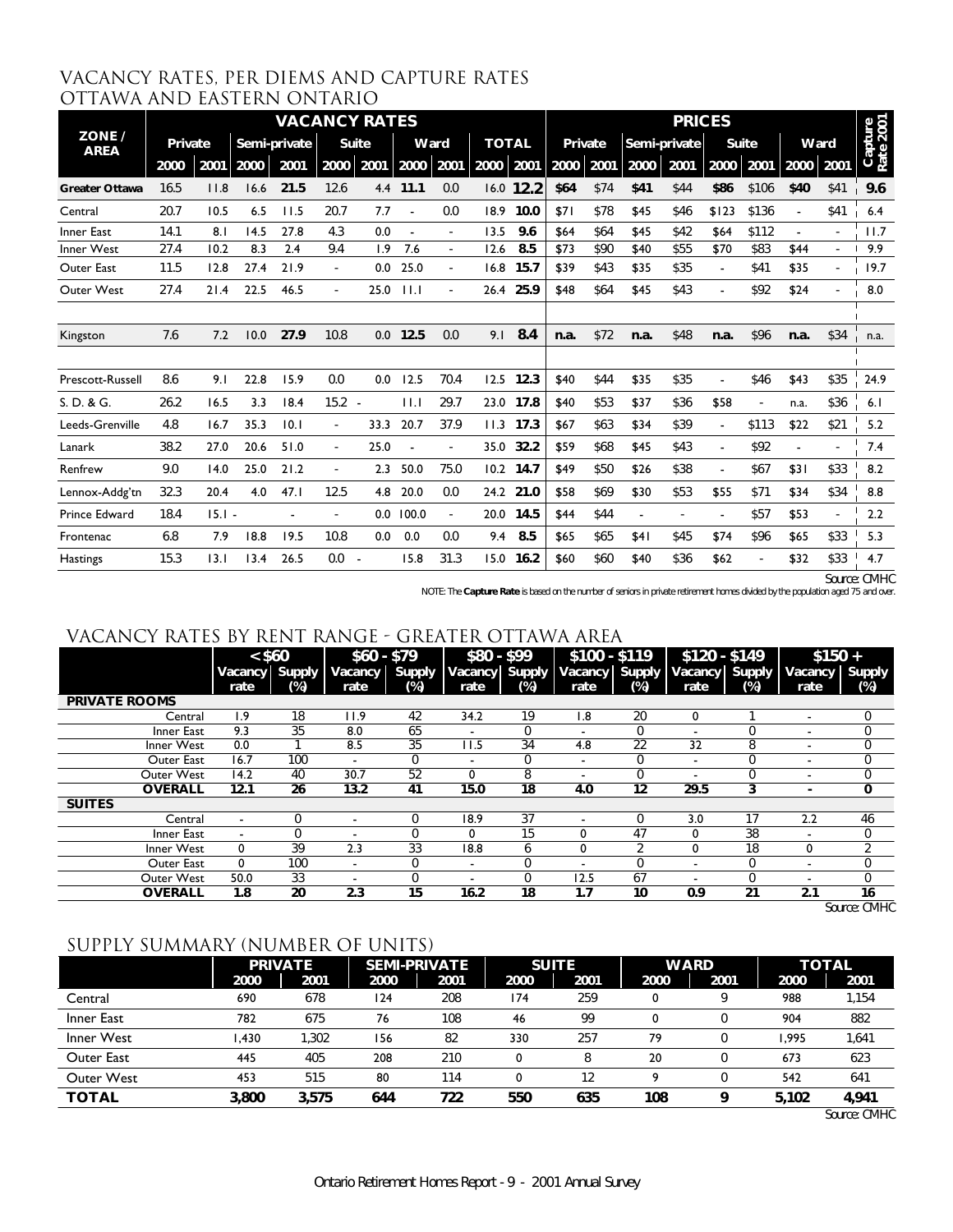# **Western Ontario**

**Guelph, Kitchener, London, Windsor**

# *Vacancy rate Supply of beds up in 2001*

- The vacancy rate in private retirement homes increased to 12.4 per cent (1,034 vacant beds) in the Western Ontario region from 11.2 per cent in the 1999/00 survey and 12.1 per cent in 1998.
- Higher vacancy levels were recorded in Guelph (9.0%), Kitchener (10.5%), London (12.6%) and Windsor (10.1%), the four largest retirement markets (3,180 beds) in the Western region (8,396 beds) which stretches north to Grey-Bruce.
- Vacancy rates ranged from a low of 4.8 per cent (Elgin, Grey) to a high of 17.4 per cent (Perth).
- The supply of private retirement home beds eligible for inclusion in the 2001 survey showed a net increase of just over 200 beds in 2001 and is up almost 600 beds compared to 1998.
- Not surveyed were 137 beds expected to be on-stream in the summer: Windsor (42); Aylmer (20); Blenheim (50); Cambridge (25) and 36 beds in a renovated facility in Thamesville which has reopened but is too new to survey.
- Private rooms account for 68 per cent of total beds and recorded the lowest average vacancy rate at 10.7%. Semi-private beds (21%) had a vacancy rate of 16.9%; Suites (8%), 12.3%; and Ward beds (3%), 19.5%.

## *Capture rate varies widely across region*

- According to Ontario Ministry of Finance estimates, there were 132,000 persons 75 years of age and older and 71,000 persons 80 years and older in the Western region.
- The 7,500 residents living in the 175 private retirement homes located in the Western region survey universe meant that 57 of every 1,000 persons 75 years and older and 106 per 1000 persons 80+ years were 'retirement home' residents.
- This translates into a capture rate of 5.7% for the target 75+ population segment. The capture rate varied from a low of 3.4% in London-Middlesex County to a high of 9.3% in Guelph-Wellington County.

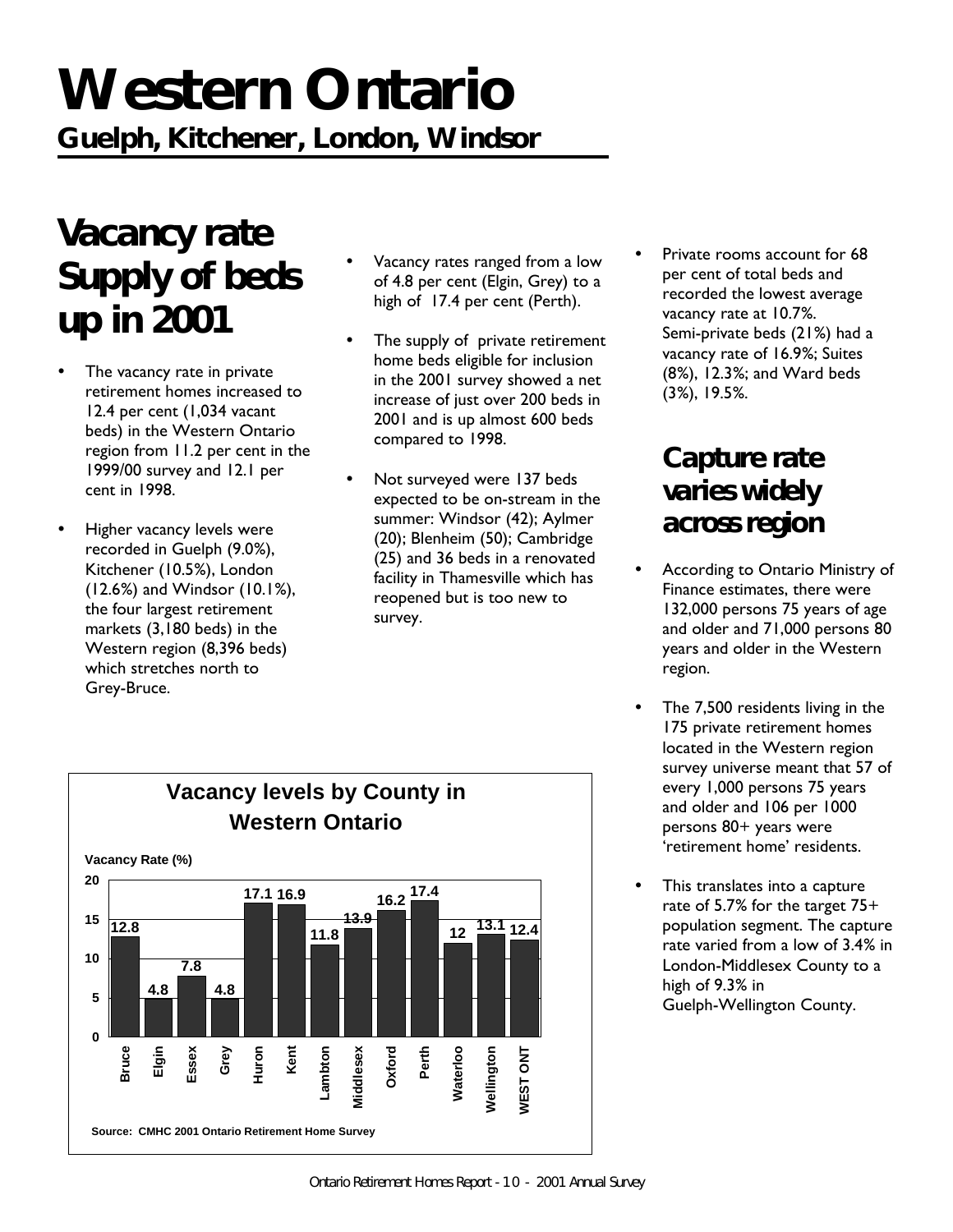### PERCENTAGE OF POPULATION LIVING IN rETIREMENT hOMES

| <b>TOTAL</b><br><b>TOTAL</b><br><b>CAPTURE RATE (%)</b>                                         |                 |                  |     |              |  |  |  |  |  |  |
|-------------------------------------------------------------------------------------------------|-----------------|------------------|-----|--------------|--|--|--|--|--|--|
| County                                                                                          | <b>PROJECTS</b> | <b>RESIDENTS</b> | 75+ | 80+          |  |  |  |  |  |  |
| <b>Bruce</b>                                                                                    | 12              | 314              | 6.7 | 12.4         |  |  |  |  |  |  |
| Elgin                                                                                           | 6               | 223              | 4.2 | 7.5          |  |  |  |  |  |  |
| Essex                                                                                           | 21              | 1,213            | 5.4 | 10.2         |  |  |  |  |  |  |
| Grey                                                                                            | 11              | 444              | 6.2 | 11.2         |  |  |  |  |  |  |
| Huron                                                                                           |                 | 326              | 6.6 | <u> 11.4</u> |  |  |  |  |  |  |
| Kent                                                                                            | 14              | 651              | 8.5 | 15.6         |  |  |  |  |  |  |
| Lambton                                                                                         | 11              | 363              | 4.1 | 7.9          |  |  |  |  |  |  |
| Middlesex                                                                                       | 18              | 854              | 3.4 | 6.4          |  |  |  |  |  |  |
| Oxford                                                                                          | 11              | 365              | 5.2 | 9.5          |  |  |  |  |  |  |
| Perth                                                                                           | 9               | 376              | 7.0 | 12.0         |  |  |  |  |  |  |
| Waterloo                                                                                        | 29              | 1.396            | 6.2 |              |  |  |  |  |  |  |
| Wellington                                                                                      | 22              | 958              | 9.3 | 17.7         |  |  |  |  |  |  |
| Western                                                                                         |                 |                  |     |              |  |  |  |  |  |  |
| Ontario                                                                                         | 175             | 7,483            | 5.7 | 10.6         |  |  |  |  |  |  |
| Capture Rate $=$ % of persons 75 or 80 years of age and older who<br>live in a retirement home. |                 |                  |     |              |  |  |  |  |  |  |





## *Per diems and what's available by price*

## **Western Ontario**

- In the Western Ontario region the weighted average per diem for the popular private room was \$64 while a suite went for \$92. Semi-private and ward accommodation were significantly cheaper at \$49 and \$41 respectively.
- Across the region, a little more than half of the private room were priced in the \$60-\$79 per diem range; 37% of the private room supply was available for less than \$60; 11 per cent in the \$80-\$99 range and just 1 per cent at \$100 and above.

# **London**

The supply of beds has remained almost unchanged during the past five years ranging from the current 937 beds to a peak 998 beds in 1997. The 112-bed Masonville Manor facility on North Centre Road, completed in 1998 is excluded from this supply because no nursing care is provided. Presently under construction is the 143-bed Longworth Retirement Residence in Southwest London. Private room per diems average \$70 with 60% of private rooms \$60-\$79; 22% at \$80-\$99 and 4% at \$100-\$119.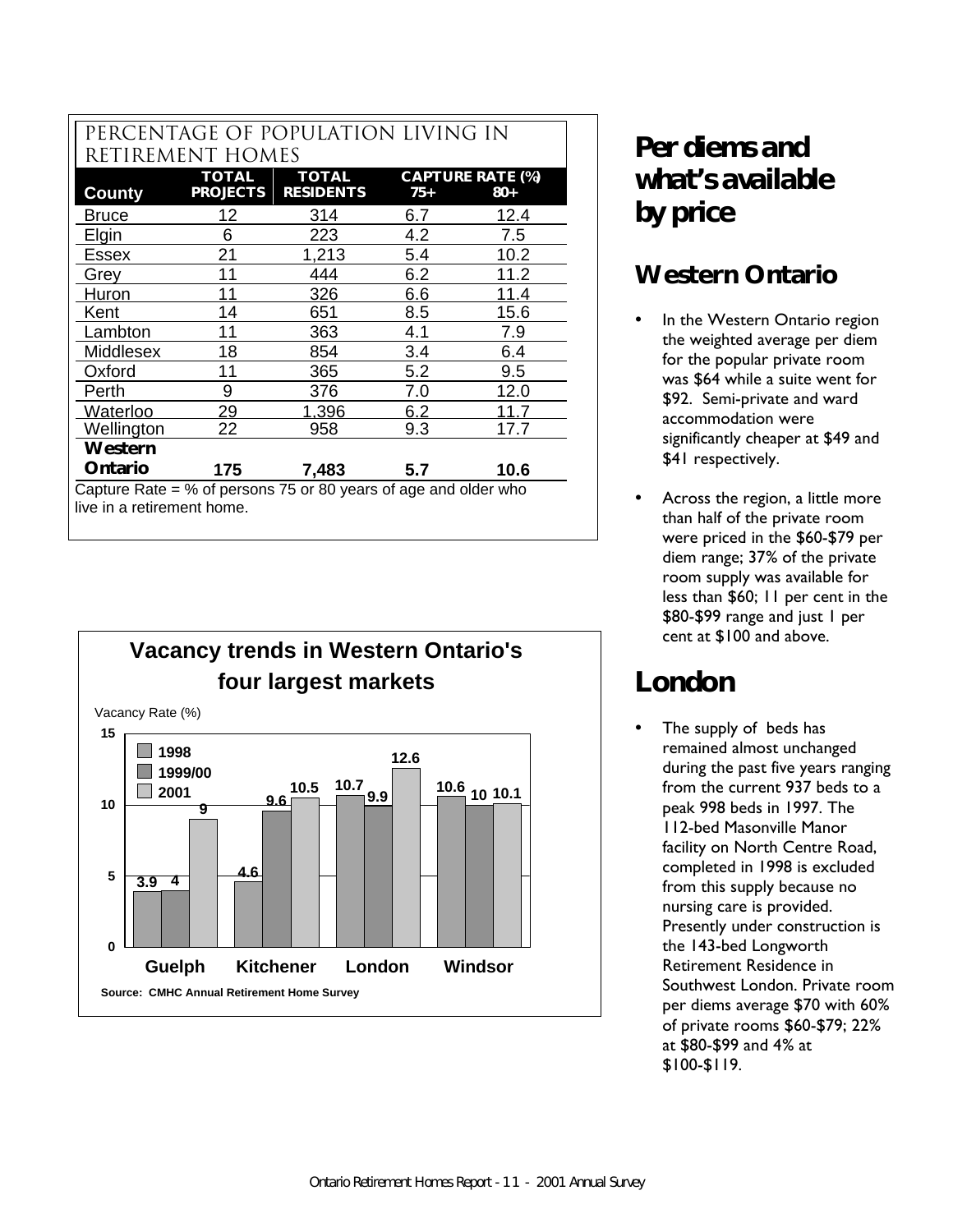### **pRIVATE ROOMS**: Vacancy rates AND SUPPLY by rent range - WESTERN ONTARIO REGION

| <b>AREA</b>                      |             | < \$60               |             | $$60 - $79$             |                          | \$80 - \$99             | $$100 -$<br>\$119       |
|----------------------------------|-------------|----------------------|-------------|-------------------------|--------------------------|-------------------------|-------------------------|
|                                  | Vac<br>rate | <b>Supply</b><br>(%) | Vac<br>rate | <b>Supply</b><br>$(\%)$ | Vac<br>rate              | <b>Supply</b><br>$(\%)$ | <b>Supply</b><br>$(\%)$ |
| Kincardine                       | 9.8         | 67.0                 | 0.0         | 33.0                    | $\overline{\phantom{0}}$ | 0.0                     | 0.0                     |
| Rest of Bruce                    | 12.9        | 68.6                 | 11.3        | 31.4                    | ÷,                       | 0.0                     | 0.0                     |
| <b>Bruce County</b>              | 11.9        | 68.1                 | 7.2         | 31.9                    | $\overline{a}$           | 0.0                     | 0.0                     |
| <b>Elgin County</b>              | 4.5         | 42.1                 | 0.0         | 24.5                    | 0.0                      | 33.3                    | 0.0                     |
| Windsor                          | 0.9         | 35.9                 | 7.7         | 64.1                    |                          | 0.0                     | 0.0                     |
| <b>Rest of Essex</b>             | 7.5         | 27.0                 | 1.2         | 72.2                    | 0.0                      | 0.9                     | 0.0                     |
| <b>Essex County</b>              | 3.9         | 31.2                 | 4.0         | 68.4                    | 0.0                      | 0.5                     | 0.0                     |
| Owen Sound                       | 3.5         | 41.2                 | 0.0         | 58.8                    | ä,                       | 0.0                     | 0.0                     |
| Rest of Grey                     | 11.2        | 76.1                 | 10.7        | 23.9                    | $\overline{a}$           | 0.0                     | 0.0                     |
| <b>Grey County</b>               | 6.9         | 51.5                 | 1.6         | 48.5                    | L.                       | 0.0                     | 0.0                     |
| <b>Huron County</b>              | 19.4        | 62.0                 | 8.7         | 38.0                    |                          | 0.0                     | 0.0                     |
| Chatham                          | 10.7        | 60.2                 | 9.4         | 39.8                    |                          | 0.0                     | 0.0                     |
| <b>Rest of Kent</b>              | 19.1        | 58.1                 | 18.3        | 30.4                    | 0.0                      | 11.5                    | 0.0                     |
| <b>Kent County</b>               | 14.7        | 59.2                 | 13.1        | 35.3                    | 0.0                      | 5.5                     | 0.0                     |
| Sarnia                           | 2.5         | 20.0                 | 10.1        | 54.5                    | 8.2                      | $\overline{24.5}$       | 1.0                     |
| Rest of Lambton                  | 14.3        | 71.8                 | 0.0         | 28.2                    | $\overline{a}$           | 0.0                     | 0.0                     |
| <b>Lambton County</b>            | 9.4         | 34.5                 | 8.4         | 47.1                    | 8.2                      | 17.6                    | 0.7                     |
| <b>Middlesex County</b>          | 23.5        | 14.0                 | 16.0        | 60.6                    | 1.5                      | 22.2                    | 3.3                     |
| Woodstock                        | 16.7        | 77.9                 | 32.4        | 22.1                    | $\blacksquare$           | 0.0                     | 0.0                     |
| Rest of Oxford                   | 9.7         | 41.1                 | 2.2         | 58.9                    |                          | 0.0                     | 0.0                     |
| <b>Oxford County</b>             | 14.3        | 59.7                 | 10.6        | 40.3                    | $\blacksquare$           | 0.0                     | 0.0                     |
| <b>Perth County</b>              | 16.0        | 52.6                 | 28.1        | 47.4                    | ÷,                       | 0.0                     | 0.0                     |
| Cambridge                        | 26.4        | 29.2                 | 10.2        | $\overline{52.7}$       | 40.0                     | 8.4                     | 9.7                     |
| Kitchener                        | 3.0         | 5.9                  | 9.0         | 73.3                    | 11.1                     | 20.9                    | 0.0                     |
| Waterloo                         |             | 0.0                  | 0.8         | 88.7                    | 0.0                      | 11.3                    | 0.0                     |
| <b>Rest of Waterloo</b>          | 9.1         | 84.6                 | 0.0         | 5.1                     | 0.0                      | 10.3                    | 0.0                     |
| <b>Waterloo County</b>           | 17.6        | 14.8                 | 7.8         | 66.7                    | 14.3                     | 15.6                    | 2.8                     |
| Guelph                           | 57.1        | 1.5                  | 13.9        | 57.4                    | 2.0                      | 41.1                    | 0.0                     |
| Rest of Wellington               | 19.8        | 73.6                 | 11.8        | 26.4                    | ä,                       | 0.0                     | 0.0                     |
| <b>Wellington County</b>         | 21.0        | 28.6                 | 13.4        | 45.8                    | 2.0                      | 25.6                    | 0.0                     |
| <b>WESTERN</b><br><b>ONTARIO</b> | 13.7        | 36.6                 | 9.9         | 51.2                    | 5.3                      | 11.3                    | 0.9                     |

# **Kitchener**

Although the supply of beds in Kitchener only increased slightly from 812 beds in 1998 to 876 beds, the vacancy rate more than doubled from 4.6 to 10.5 per cent. Competition from new supply in the rest of the Waterloo region, including

Cambridge (276 beds to 418 beds) and Waterloo (98 to 188 beds) contributed to a 24% rise in supply since 1998. Private room per diems averaged \$76 in both Kitchener and Waterloo compared to \$70 in Cambridge.

# **Guelph**

The per diem rates were as follows: Private (\$74), Semi-private (\$52) and Suite (\$105). The supply of private rooms are predominately in the \$60-\$79 (57%) and \$80-\$99 (41%) price categories. This reflects the addition of new supply in recent years with total beds increasing from 484 beds in 1998 to 582 in 1999/00 and 675 in 2001. As a result, the vacancy rate has temporarily moved up from the 4 per cent range to 9.0 per cent.

# **Windsor**

The supply of beds in seniors retirement homes has steadily declined from 822 beds in 1996 to 692 beds in 2001. Several factors are behind the decrease, but the most important has been renovations to facilities to convert ward and semi rooms to private rooms. As well there has been an increase in the number of 'semi' rooms occupied and paid for on a private room basis. These rooms are recorded as private beds. Private room per diems averaged \$69 with 36% under \$60 and 64% in the \$60-\$79 range. The 42-one bed suites added to Oak Park Terrace opened in the summer and therefore not included in the 2001 survey.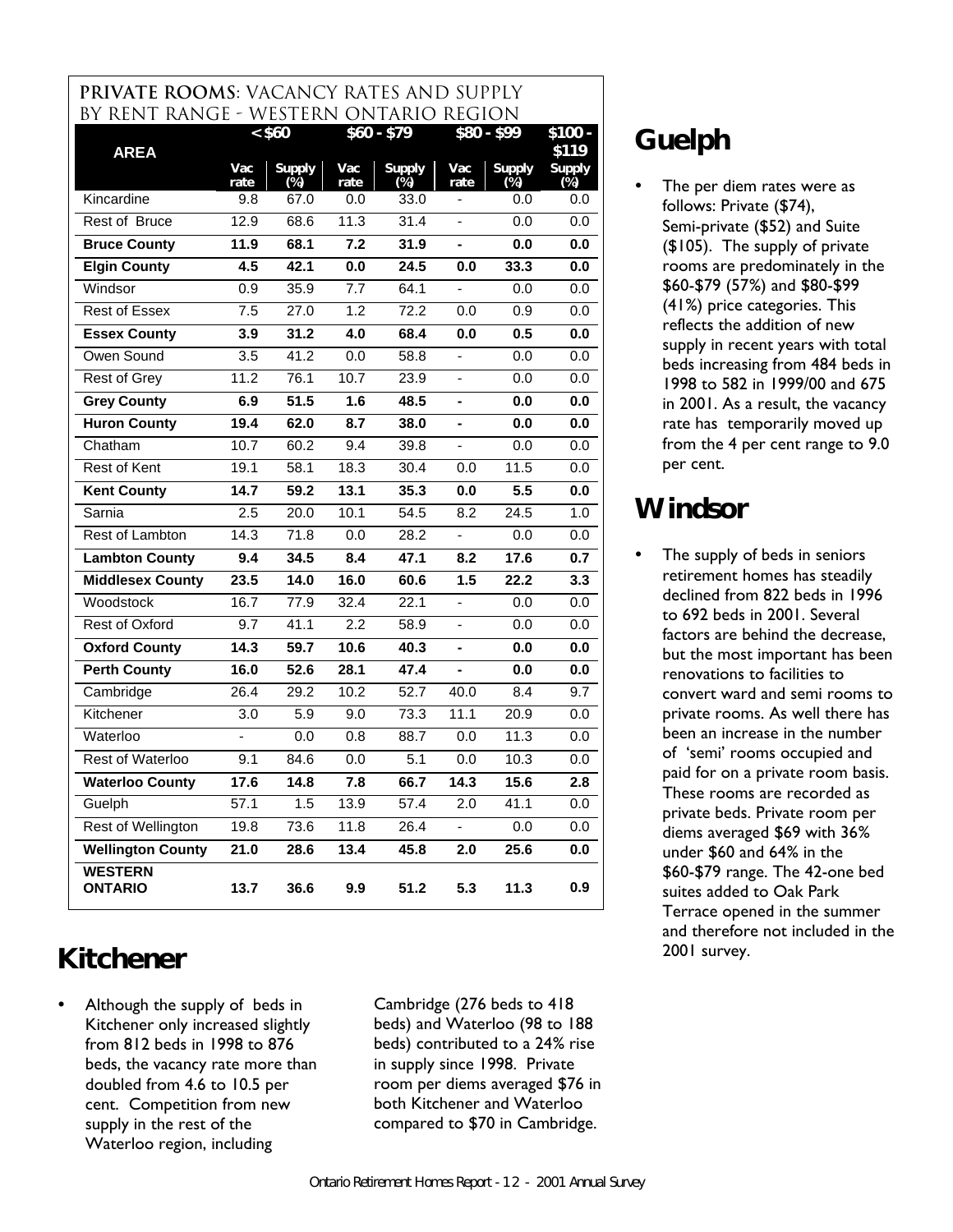|                                  | VACANCY RATES AND SUPPLY BY BED TYPE<br>WESTERN ONTARIO REGION |      |                    |                  |                                        |      |                          |                          |                  |           |         |                     |                |                 |                             |
|----------------------------------|----------------------------------------------------------------|------|--------------------|------------------|----------------------------------------|------|--------------------------|--------------------------|------------------|-----------|---------|---------------------|----------------|-----------------|-----------------------------|
|                                  |                                                                |      |                    |                  | <b>VACANCY RATES(%)</b>                |      |                          |                          |                  |           |         | <b>SUPPLY(BEDS)</b> |                |                 |                             |
| <b>AREA</b>                      | Private                                                        |      | Semi-priv          |                  | Suite                                  |      | Ward                     |                          | <b>TOTAL</b>     |           | Private | Semi-<br>priv       | <b>Suite</b>   | Ward            | <b>TOTAL</b><br><b>BEDS</b> |
|                                  | 2000                                                           | 2001 | 2000               | 2001             | 2000                                   | 2001 | 2000                     | 2001                     | 2000             | 2001      | 2001    | 2001                | 2001           | 2001            |                             |
| Kincardine                       | 5.5                                                            | 6.6  | 8.3                | 8.3              | 0.0                                    | 0.0  | $\blacksquare$           | $\overline{\phantom{a}}$ | 5.5              | 6.4       | 91      | 12                  | 6              | $\overline{0}$  | 109                         |
| <b>Rest of Bruce</b>             | 26.1                                                           | 12.4 |                    | 27.5 27.8        | $\blacksquare$                         | 20.0 | $\blacksquare$           | $\blacksquare$           | 26.3             | 15.7      | 170     | 36                  | 30             | $\mathbf 0$     | 236                         |
| <b>Bruce County</b>              | 19.3                                                           | 10.3 | 23.1               | 22.9             | 0.0                                    | 16.7 | Ξ.                       |                          | 19.5             | 12.8      | 261     | 48                  | 36             | 0               | 345                         |
| <b>Elgin County</b>              | 3.3                                                            | 2.5  | 26.5               | 15.8             | 0.0                                    | 0.0  | 0.0                      | 33.3                     | 9.3              | 4.8       | 162     | 38                  | 27             | 3               | 230                         |
| Windsor                          | 4.9                                                            | 4.3  | 18.5               | 17.7             | 1.2                                    | 8.2  | 24.5                     | 26.9                     | 10.0             | 10.1      | 369     | 186                 | 85             | 52              | 692                         |
| <b>Rest of Essex</b>             | 3.5                                                            | 2.7  | 6.7                | 5.3              | 18.8                                   | 25.6 | 7.1                      | 5.4                      | 5.0              | 5.1       | 365     | 150                 | 39             | 37              | 591                         |
| <b>Essex County</b>              | 4.2                                                            | 3.5  | 13.5               | 12.2             | 4.1                                    | 13.7 | 18.5                     | 18.0                     | 7.8              | 7.8       | 734     | 336                 | 124            | 89              | 1,283                       |
| Owen Sound                       | 5.1                                                            | 1.4  | 33.3               | 0.0              | ÷,                                     | 0.0  | $\blacksquare$           |                          | 6.2              | 1.3       | 282     | 14                  | 11             | $\pmb{0}$       | 307                         |
| <b>Rest of Grey</b>              | 12.8                                                           | 11.1 | 25.0               | 6.3              | 0.0                                    | 10.0 | 0.0                      | 42.9                     | 13.3             | 12.0      | 117     | 16                  | 10             | 7               | 150                         |
| <b>Grey County</b>               | 7.4                                                            | 4.3  | 28.6               | 3.3              | 0.0                                    | 4.8  | 0.0                      | 42.9                     | 8.5              | 4.8       | 399     | 30                  | 21             | $\overline{7}$  | 457                         |
| <b>Huron County</b>              | 5.2                                                            | 15.2 | 36.8               | 23.3             | 42.9                                   | 0.0  | 0.0                      | 50.0                     | 11.6             | 17.1      | 277     | 60                  | 29             | 20              | 386                         |
| Chatham                          | 3.3                                                            | 10.2 | 15.6               | 23.3             | 0.0                                    | 40.0 | 0.0                      | 13.0                     | $4.\overline{0}$ | 12.3      | 294     | 30                  | 10             | 23              | 357                         |
| <b>Rest of Kent</b>              | 14.9                                                           | 17.1 | 21.3               | 27.3             | 37.5                                   | 20.0 | 33.3                     | $\blacksquare$           | 18.4             | 20.9      | 263     | 154                 | 5              | 0               | 422                         |
| <b>Kent County</b>               | 8.6                                                            | 13.5 | 20.3               | 26.6             | 17.6                                   | 33.3 | 6.9                      | 13.0                     | 11.6             | 16.9      | 557     | 184                 | 15             | 23              | 779                         |
| Sarnia                           | 7.7                                                            | 8.5  | 6.5                | 7.9              | 0.0                                    | 14.3 | 50.0                     | ÷,                       | 8.5              | 8.6       | 200     | $\overline{38}$     | 7              | 0               | 245                         |
| Rest of Lambton                  | 17.8                                                           | 10.0 | 31.0               | 23.7             | 11.8                                   | 18.8 | 0.0                      | 36.4                     | 18.9             | 16.8      | 80      | 38                  | 32             | $\overline{11}$ | 161                         |
| <b>Lambton County</b>            | 11.1                                                           | 8.9  | 16.3               | 15.8             | 9.8                                    | 17.9 | 25.0                     | 36.4                     | 12.7             | 11.8      | 280     | 76                  | 39             | 11              | 406                         |
| <b>Middlesex County</b>          | 10.8                                                           | 12.6 |                    | 2.2 20.5         | 9.5                                    | 14.3 | 16.1                     | 11.8                     | 9.9              | 13.9      | 641     | 122                 | 182            | 17              | 962                         |
| Woodstock                        | 3.1                                                            | 20.1 |                    | 16.7 21.2        | $\overline{\phantom{a}}$               | 50.0 | 4.5                      | 9.5                      | 7.1              | 19.7      | 154     | 52                  | 2              | 21              | 229                         |
| Rest of Oxford                   | 7.5                                                            | 5.2  | 26.1               |                  | 31.8 100.0                             | 0.0  |                          | 66.7 100.0               | 13.2             | 12.3      | 154     | 44                  | $\overline{3}$ | 3               | 204                         |
| <b>Oxford County</b>             | 5.8                                                            | 12.7 | 21.3               |                  | 26.0 100.0                             | 20.0 | 12.0                     | 20.8                     | 10.5             | 16.2      | 308     | 96                  | 5              | 24              | 433                         |
| <b>Perth County</b>              | 15.2                                                           | 21.8 | 16.1               | 11.0             | 0.0                                    | 4.3  | 4.5                      | 9.1                      | 14.3             | 17.4      | 285     | 118                 | 23             | 22              | 448                         |
| Cambrige                         | 22.8                                                           | 19.5 | $\overline{22.1}$  | 20.9             | 38.9                                   | 5.6  | 9.5                      | 16.7                     | 22.7             | 19.1      | 302     | 86                  | 18             | 12              | 418                         |
| Kitchener                        | 8.4                                                            | 9.0  | 10.9               | 12.1             | 17.4                                   | 20.0 | $\overline{\phantom{a}}$ | $\blacksquare$           | 9.6              | 10.5      | 567     | 264                 | 45             | 0               | 876                         |
| Waterloo                         | 23.5                                                           | 0.7  | 0.0                | $\overline{3.8}$ | 21.4                                   | 0.0  | L.                       |                          | 19.5             | 1.1       | 134     | $\overline{26}$     | 28             | $\mathbf 0$     | 188                         |
| <b>Rest of Waterloo</b>          | 3.1                                                            | 7.7  |                    | 8.3 31.3         |                                        |      |                          |                          | 5.4              | 18.3      | 39      | $\overline{32}$     | $\overline{0}$ | $\Omega$        | $\overline{71}$             |
| <b>Waterloo County</b>           | 14.1                                                           | 10.9 |                    | 12.3 15.0        | 22.8                                   | 11.0 | 9.5                      | 16.7                     | 14.1             | 12.0      | 1,042   | 408                 | 91             | 12              | 1,553                       |
| Guelph                           | 2.8                                                            | 9.6  | $7.\overline{3}$   | 9.3              | 4.2                                    | 3.0  | 0.0                      | 0.0                      | 4.0              | 9.0       | 477     | 150                 | 33             | 15              | 675                         |
| Rest of Wellington               | 14.3                                                           |      | 17.3 32.2 27.7     |                  | 0.0                                    | 23.5 | 0.0                      | 0.0                      | 17.9             | 19.8      | 295     | 94                  | 17             | $\sqrt{3}$      | 409                         |
| <b>Wellington County</b>         |                                                                |      | 7.7 12.6 16.7 16.4 |                  | 2.9                                    | 10.0 | 0.0                      | 0.0                      | 9.6              | 13.1      | 772     | 244                 | 50             | 18              | 1,084                       |
| <b>WESTERN</b><br><b>ONTARIO</b> |                                                                |      |                    |                  | 9.5 10.7 16.4 16.9 10.6 12.3 12.1 19.5 |      |                          |                          |                  | 11.2 12.4 |         | 5,718 1,760         | 642            | 246             | 8,366                       |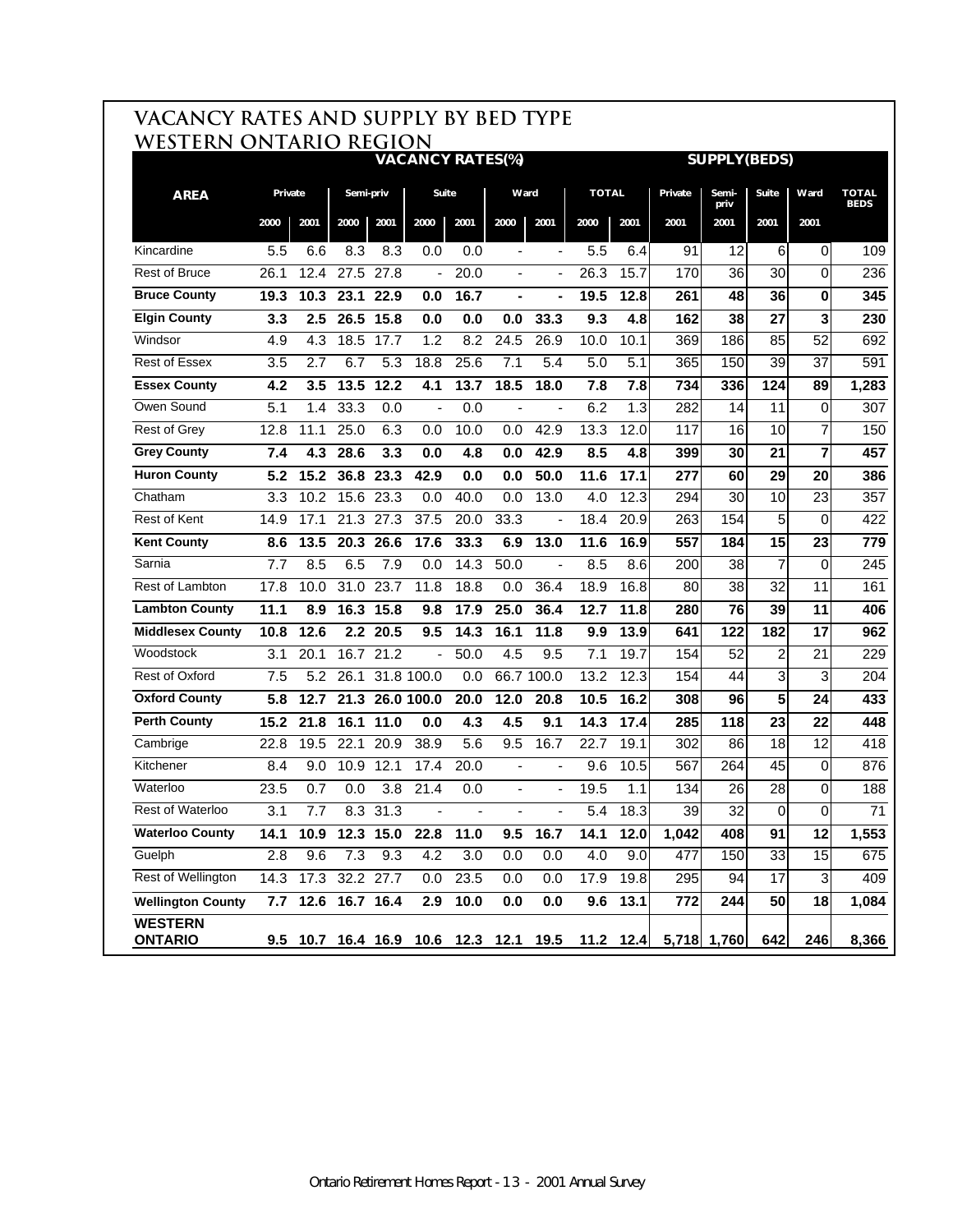### average PER DIEMS BY BED TYPE WESTERN ONTARIO REGION

|                           |         |           | <b>PER DIEMS</b> |      |  |  |  |
|---------------------------|---------|-----------|------------------|------|--|--|--|
| <b>AREA</b>               | Private | Semi-priv | <b>Suite</b>     | Ward |  |  |  |
|                           | 2001    | 2001      | 2001             | 2001 |  |  |  |
| Kincardine                | \$55    | \$49      | \$59             |      |  |  |  |
| <b>Rest of Bruce</b>      | \$50    | \$41      | \$74             |      |  |  |  |
| <b>Bruce County</b>       | \$52    | \$43      | \$71             |      |  |  |  |
| <b>Elgin County</b>       | \$63    | \$46      | \$103            | \$51 |  |  |  |
| Windsor                   | \$69    | \$51      | \$94             | \$39 |  |  |  |
| <b>Rest of Essex</b>      | \$65    | \$51      | \$85             |      |  |  |  |
| <b>Essex County</b>       | \$67    | \$51      | \$91             | \$39 |  |  |  |
| Owen Sound                | \$62    | \$47      | \$64             |      |  |  |  |
| <b>Rest of Grey</b>       | \$51    | \$39      | \$78             | \$35 |  |  |  |
| <b>Grey County</b>        | \$59    | \$43      | \$71             | \$35 |  |  |  |
| <b>Huron County</b>       | \$54    | \$43      | \$92             | \$39 |  |  |  |
| Chatham                   | \$59    | \$45      | \$92             | \$42 |  |  |  |
| <b>Rest of Kent</b>       | \$63    | \$46      | \$78             |      |  |  |  |
| <b>Kent County</b>        | \$61    | \$46      | \$87             | \$42 |  |  |  |
| Sarnia                    | \$67    | \$46      | \$107            |      |  |  |  |
| <b>Rest of Lambton</b>    | \$53    | \$44      | \$65             | \$41 |  |  |  |
| <b>Lambton County</b>     | \$63    | \$45      | \$73             | \$41 |  |  |  |
| <b>Middlesex County</b>   | \$70    | \$57      | \$89             | \$43 |  |  |  |
| Woodstock                 | \$56    | \$47      | \$85             | \$44 |  |  |  |
| <b>Rest of Oxford</b>     | \$61    | \$42      | \$80             | \$35 |  |  |  |
| <b>Oxford County</b>      | \$58    | \$45      | \$82             | \$44 |  |  |  |
| <b>Perth County</b>       | \$57    | \$50      | \$87             | \$35 |  |  |  |
| Cambridge                 | \$70    | \$45      | \$115            | \$41 |  |  |  |
| Kitchener                 | \$76    | \$57      | \$120            |      |  |  |  |
| Waterloo                  | \$76    | \$48      | \$120            |      |  |  |  |
| <b>Rest of Waterloo</b>   | \$51    | \$45      |                  |      |  |  |  |
| <b>Waterloo County</b>    | \$73    | \$51      | \$119            | \$41 |  |  |  |
| Guelph                    | \$74    | \$52      | \$105            |      |  |  |  |
| <b>Rest of Wellington</b> | \$54    | \$42      | \$60             | \$36 |  |  |  |
| <b>Wellington County</b>  | \$66    | \$48      | \$91             | \$36 |  |  |  |
| <b>WESTERN</b>            |         |           |                  |      |  |  |  |
| <b>ONTARIO</b>            | \$64    | \$49      | \$92             | \$41 |  |  |  |

## **Few couples and subsidized residents**

Our survey determined that only 151 couples were living in retirement homes in the Western region or about 4 per cent of total residents. Nearly 6 per cent of residents were paying the subsidy rate with more than 80 per cent of these subsidy units reported as being located in Essex and Waterloo Counties. Subsidy units were not included in the calculation of weighted average per diems by bed type.

### **Acknowledgement**

CMHC wishes to thank the owners and administrators of the more than 650 facilities that participated in our 2001 Ontario Retirement Home Survey. Without your co-operation this report would not be possible to prepare. We know that your time is at a premium and greatly appreciate the timely and accurate answers to our questions that you provide every year. We sincerely hope that the results of this work will in turn provide benefits to those involved in the industry. **\$64 \$49 \$92 \$41**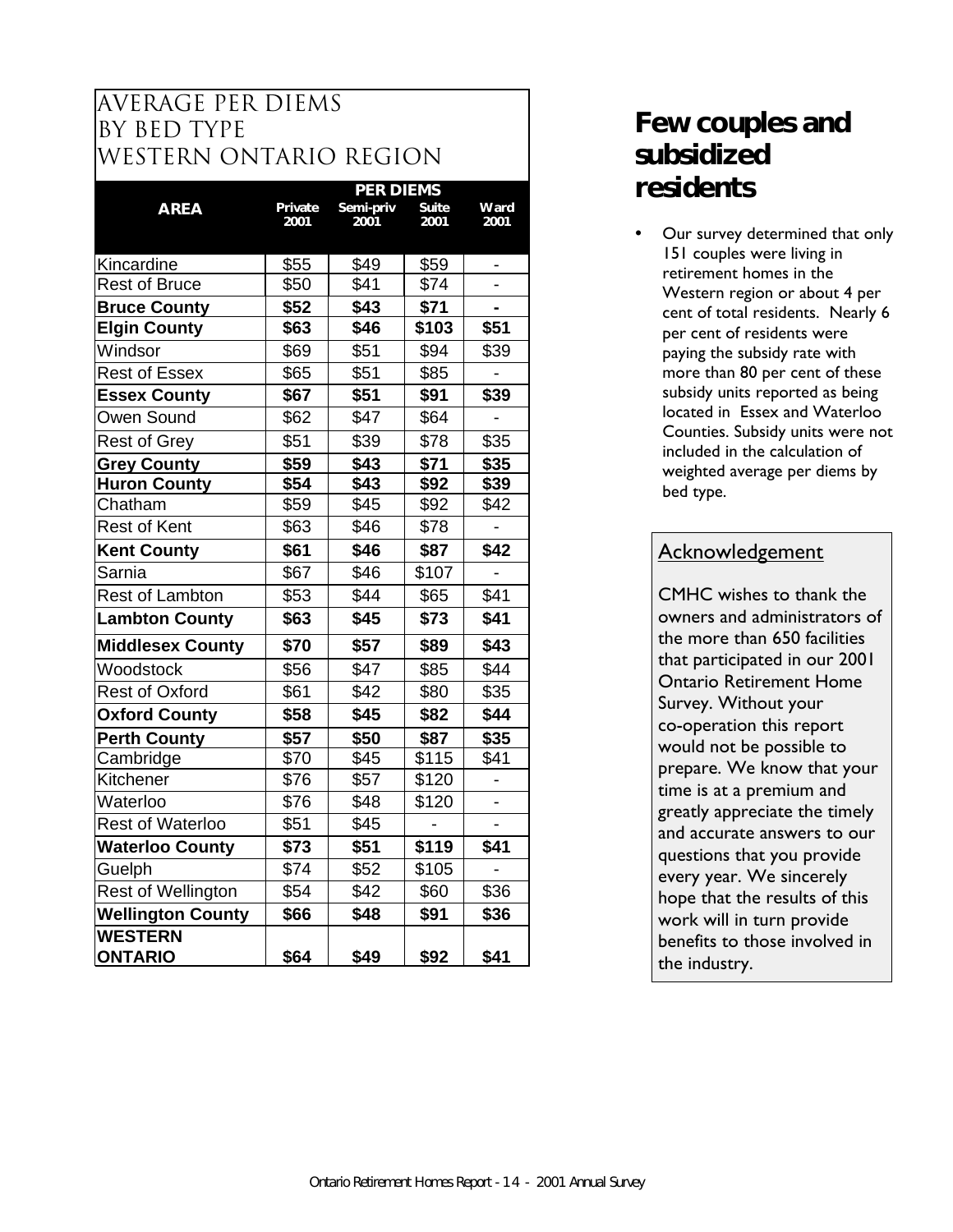# **Northern Ontario**

# **Featuring Sudbury**

- Northern Ontario communities continue to experience an increasing trend of aging population.
- As traditional segments of the housing market suffer shortfalls in demand, housing for seniors has received increased attention.
- CMHC's survey has found pockets of product throughout the north with Sudbury being the only specific market where survey results can be published.
- In general, Northeastern Ontario vacancy rates are coming down, averaging 11.0 per cent this year from 13.7 per cent in 2000.
- Unfortunately, sample sizes are too small to report vacancy or rent information for Sault Ste. Marie, Timmins or North Bay. Thunder Bay's market is, as yet, undeveloped.

## *Sudbury vacancy rate drops sharply*

The retirement home vacancy rate in Sudbury fell sharply, dropping from just over 15 per cent in 2000 to 8.4 per cent in 2001. This rate is clearly one of the lowest recorded for Eastern and Northern Ontario.



### **BREAKDOWN BY BEDROOM TYPE: NORTHEASTERN ON**

| <b>ZONE</b>                                                              | No.    | % of total | <b>VACANCY</b><br><b>RATE</b> | <b>AVERAGE</b><br><b>DAILY RATE</b> |
|--------------------------------------------------------------------------|--------|------------|-------------------------------|-------------------------------------|
| <b>PRIVATE</b>                                                           | I I 32 | 78.4       | 11.0%                         | \$49.35                             |
| SEMI-PRIVATE                                                             | 204    | 14.1       | 15.7%                         | \$35.84                             |
| <b>SUITE</b>                                                             | 99     | 6.9        | 2.0%                          | \$69.49                             |
| <b>WARD</b>                                                              |        | n/a        | n/a                           | n/a                                 |
| <b>TOTAL</b>                                                             | 444. ا | 100.0      | 11.0%                         | \$48.68                             |
| $C_{\text{a}1}$ $\cdots$ $\cdots$ $C_{\text{b}}$ $\cdots$ $C_{\text{b}}$ |        |            |                               |                                     |

*Source: CMHC*

- The greater Ottawa area's vacancy rate is 12.2 per cent and most Eastern Ontario surveyed areas are above 8.4 per cent. Greater Kingston, meanwhile, is on par with the situation in Sudbury with an 8.4 per cent vacancy rate also.
- Private beds were the overwhelming favourite of retirement home residents. The Sudbury vacancy rate for private beds was 5.4 per cent, down from 17 per cent recorded last year.
- Semi-private rate climbed to 20.8 per cent from 10.7 per cent.
- Ward style rooms are also available in Sudbury however the sample size during this survey was too small to accurately report vacancy rate figures.
- Private bed per diems rose to \$53 from \$48 in 2000 while semi-private per diems fell to \$36 from \$41.